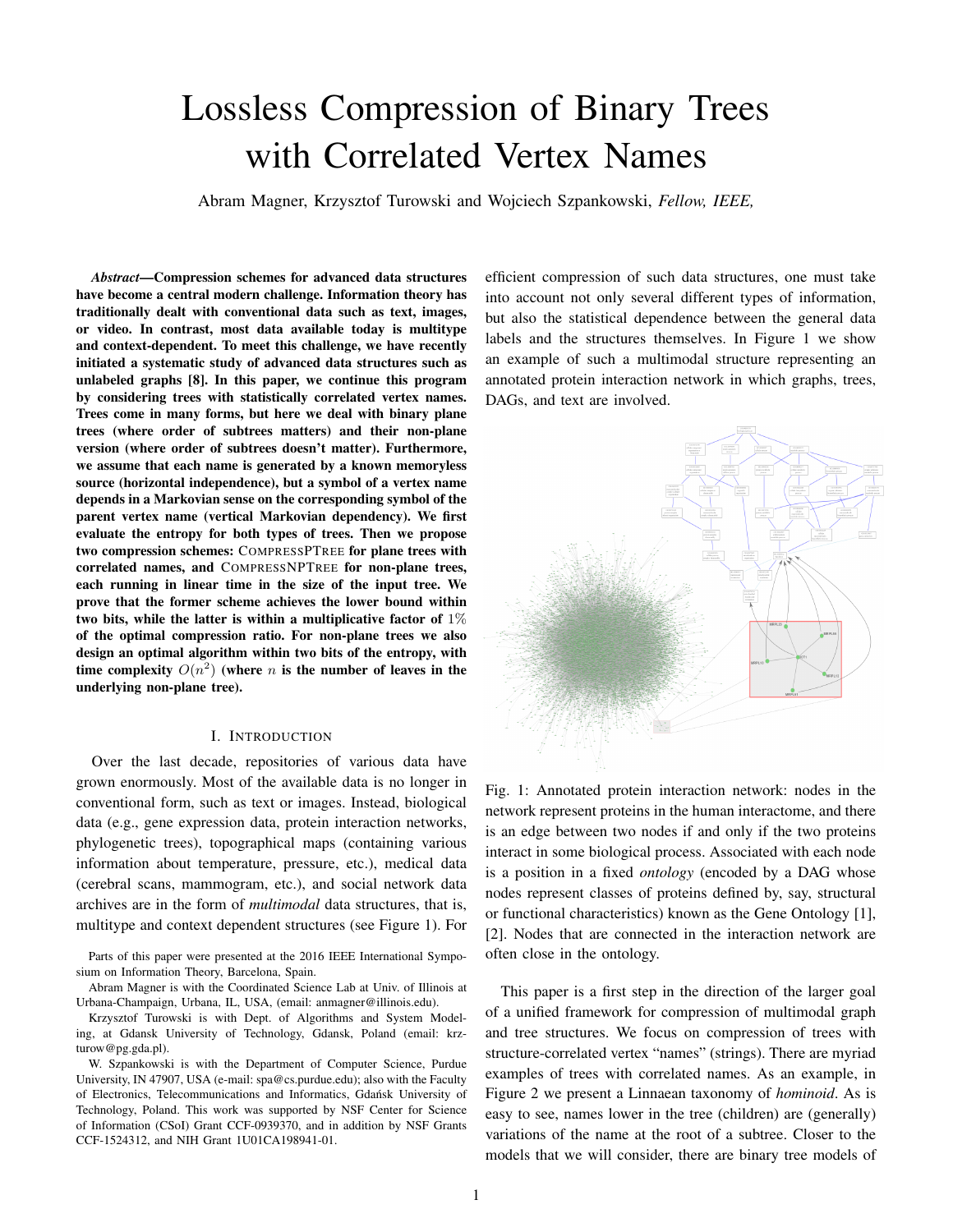

Fig. 2: Linnaean taxonomy of *hominoid*

speciation in phylogenetics, in which each vertex (representing an organism or a species) is associated with a genome (a DNA string); a parent-child relationship in this tree indicates a biological parent-child relationship (either at the level of species or individual organisms, depending on the application context). Naturally, the genome of a child is related to that of its parent; furthermore, the sequence of genomes in a given path down the tree has a Markov property: a child's genome is related to that of its ancestors only through that of its parent.

To capture this intuitive behavior, we first formalize two natural models for random binary trees with correlated names and prove that they are equivalent (see Theorem 1 and Corollary 1).

We focus on two variations: plane-oriented and non-planeoriented trees [3]. In plane-oriented trees, the order of subtrees matters, while in non-plane-oriented trees (e.g., representing a phylogenetic tree [20]) all orientations of subtrees are equivalent (see Figure 3). For the plane-oriented case, we



Fig. 3: All plane-ordered representatives of one particular nonplane tree.

give an exact formula for the entropy of the labeled tree (see Theorem 2) as well as an efficient compression algorithm based on arithmetic encoding whose expected code length is within two bits of the optimal length. In the non-plane case, we focus on unlabeled trees and first derive the entropy rate (see Theorem 3). Then we propose two compression algorithms: a simple one of time complexity  $O(n)$  (where *n* is the number of leaves) that achieves compression within a multiplicative factor of  $1\%$  of the entropy, and then an optimal algorithm of time complexity  $O(n^2)$  that is within two bits from the entropy. We should point out that non-plane trees are more challenging to study due to the typically large number of symmetries. In particular, the entropy for non-plane trees depends on what we call the *tree Rényi entropy* of order 2 discussed in the remark below Theorem 3.

Regarding prior work, literature on tree and graph compression is quite scarce. For unlabeled graphs there are some recent information-theoretic results, including [7], [8] (see also [10]) and [9]. In 1990, Naor [7] proposed an efficiently computable representation for unlabeled graphs (solving Turán's [11] open question) that is optimal up to the first two leading terms of the entropy when all unlabeled graphs are equally likely. Naor's result is asymptotically a special case of recent work of Choi and Szpankowski [8], who extended Naor's result to general Erdős-Rényi graphs. In particular, in [8] the entropy and an optimal compression algorithm (up to two leading terms of the entropy) for Erdős-Rényi graph structures were presented. Furthermore, in [9] an automata approach was used to design an optimal graph compression scheme. There also have been some heuristic methods for real-world graphs compression including grammar-based compression for some data structures. Peshkin [23] proposed an algorithm for a graphical extension of the one-dimensional SEQUITUR compression method. However, SEQUITUR is known not to be asymptotically optimal. For binary plane-oriented trees rigorous information-theoretic results were obtained in [13], complemented by a universal grammar-based lossless coding scheme [14].

However, for structures with vertex names, which is the topic of this paper, there have been almost no attempts at theoretical analyses, with the notable exception of [12] for sparse Erdős-Rényi graphs. The only significant algorithmic results have been based on heuristics, exploiting the wellknown properties of special kinds of graphs: for example in the case of Web graphs, their low degree and clustering [24] (see also [25], [27]). Similarly, there are some algorithms with good practical compression rate for phylogenetic trees (see [26]); however, they too lack any theoretical guarantees of their performance.

The tree models (without vertex names) that we consider in this paper are variations of the *Yule* distribution [17], which commonly arises in mathematical phylogenetics. Various aspects of these tree models have been studied in the past (see, e.g., [16]), but the addition of vertex names and the consideration of information-theoretic questions about the resulting models seems to be a novel aspect of the present work.

The rest of the paper is structured as follows: in Section II, we formulate the models and present the main results, including entropy formulas/bounds and performances of the compression algorithms. In Section III, we present the derivations of the entropy results. In Section IV, we present the compression algorithms and their analyses. Finally, in Section V, we conclude with future directions.

#### II. MAIN THEORETICAL RESULTS

In this section we introduce the concepts of binary plane and non-plane trees together with the notion of locally correlated names associated with their vertices. Then we define two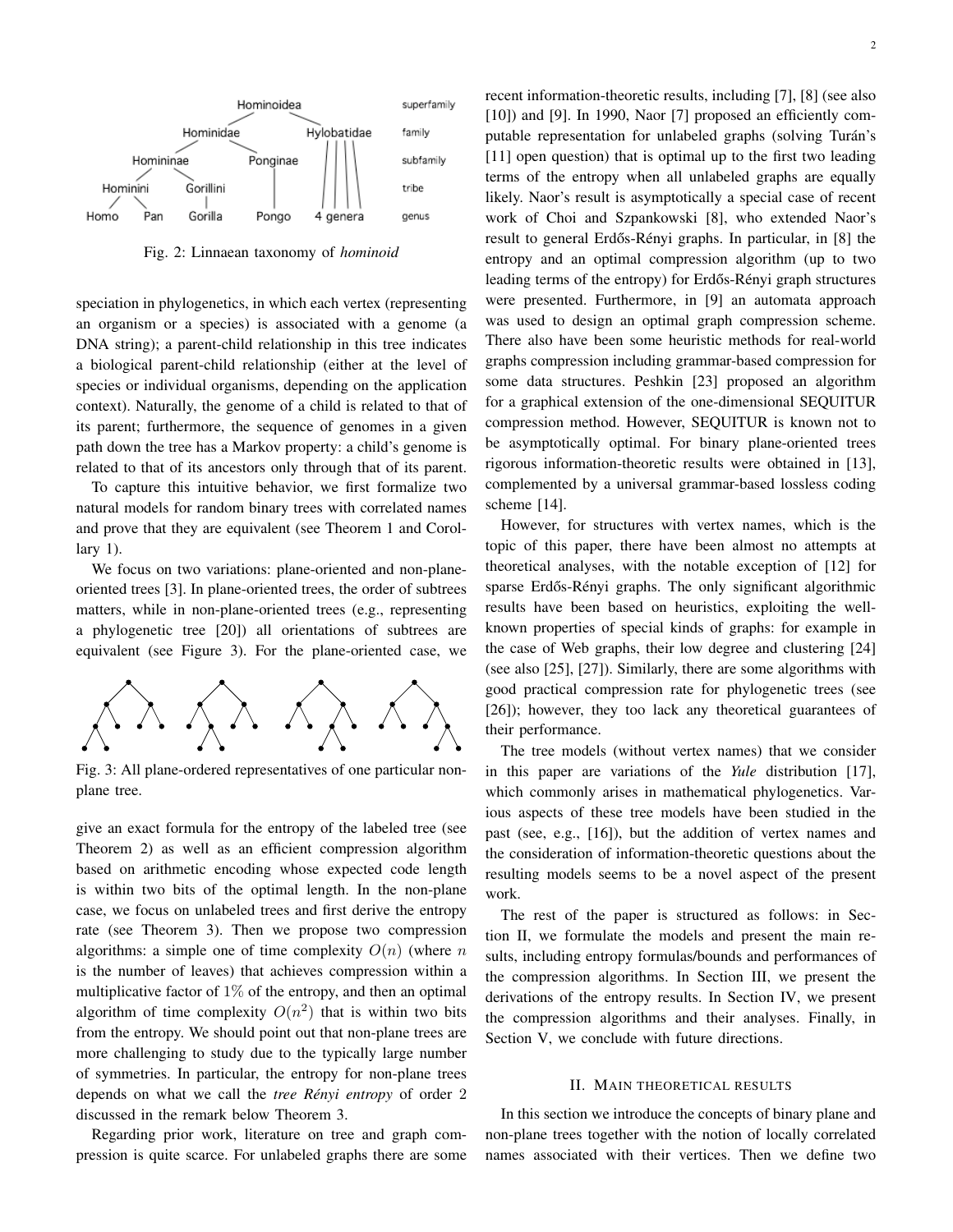

Fig. 4: A rooted plane tree and its standardization. The left tree can be represented by the list of triples  $\{(5, 1, 7), (1, 2, 3)\}.$ After standardization, this becomes  $\{(1, 2, 5), (2, 3, 4)\}\$ . Note that this is distinct from the tree  $\{(1, 2, 3), (3, 4, 5)\}\$  or, equivalently, *{*(5*,* 1*,* 7)*,*(7*,* 2*,* 3)*}*.

models for these types of trees with correlated names and show the equivalence of these two models.

#### *A. Basic definitions and notation*

We call a rooted tree a *plane tree* when we distinguish leftto-right-order of the children of the nodes in the embedding of a tree on a plane (see [3]). To avoid confusion, we call a tree with no fixed ordering of its subtrees a *non-plane* tree (also known in the literature as *Otter trees* [20]). In a non-plane tree any orientation of subtrees is equivalent.

Let  $T$  be the set of all binary rooted plane trees having finitely many vertices and, for each positive integer *n*, let  $\mathcal{T}_n$ be the subset of  $T$  consisting of all trees with exactly  $n$  leaves. Similarly, let *S* and  $S_n$  be the set of all binary rooted nonplane trees with finitely many vertices and exactly *n* leaves, respectively.

We can also augment our trees with vertex names – given the alphabet *A*, names are simply words from  $A<sup>m</sup>$  for some integer  $m \geq 1$ . Let  $\mathcal{LT}_n$  and  $\mathcal{LS}_n$  be the set of all binary rooted plane and non-plane trees with names, respectively, having exactly *n* leaves with each vertex assigned a name – a word from  $A^m$ . In this paper we consider the case where names are correlated with the structure as discussed below.

Formally, a rooted plane binary tree  $t \in \mathcal{T}_n$  can be uniquely described by a set of triples  $(v_i, v_j, v_k)$ , consisting of a parent vertex and its left and right children. Given such a set of triples defining a valid rooted plane binary tree, we can standardize it to a tree defined on the vertex set  $[2n-1] = \{1, ..., 2n-1\}$ by replacing vertex *v* in each triple by the depth-first search index of *v*. We then consider two trees to be the same if they have the same standard representation. See the example in Figure 4. Furthermore, a tree with names  $lt \in \mathcal{LT}_n$  can be uniquely described as a pair  $(t, f)$ , where  $t$  is a tree, described as above, and *f* is a function from the vertices of *t* to the words in  $\mathcal{A}^m$ . We can also describe an element of  $\mathcal{LT}_n$  as a set of pairs  $(v_i, l_i)$  for all  $i = 1, 2, \ldots, 2n - 1$  (representing the vertices) and their names. If we identify the vertices  $(v_i)$ with the integers  $1, 2, \ldots, 2n - 1$ , *f* can be described as a sequence of  $2n - 1$  words from  $\mathcal{A}^m$ .

*1) Tree notation:* Here we give notation regarding trees that will be used throughout the paper. Let *t* be a binary plane tree, and consider a vertex *v* in *t*.

We denote by  $\lambda(t, v)$  and  $\rho(t, v)$  the left and right child of *v* in *t*, respectively (i.e., these are vertices in *t*). By  $t(v)$ , we shall mean the subtree of *t* rooted at *v*. We denote by  $t^L$  and  $t^R$  the left and right subtree of  $t$ , respectively. We denote by  $\Delta(t)$  the number of leaves in the tree *t*. Finally, we denote by  $root(t)$  the root node of *t*.

# *B. The model*

We now present a model for generating plane trees with structure-correlated names. This model will be such that individual names are tuples of independent and identically distributed symbols, (a property which we shall call *horizontal* independence), but the letters of names of children depend on the name of the parent (vertical Markovian dependence).

Our main model  $MT_1$  is defined as follows: given the number *n* of leaves in the tree, the length of the names *m*, the alphabet  $A$  (of size  $|A|$ ) and the transition probability matrix *P* of size  $|A| \times |A|$  (representing an ergodic Markov chain) with its stationary distribution  $\pi$  (i.e.  $\pi P = \pi$ ), we define a random variable  $LT_n$  as a result of the following process: starting from a single node with a randomly generated name of length *m* by a memoryless source with distribution  $\pi$ , we repeat the following steps until a tree has exactly *n* leaves:

- *•* pick uniformly at random a leaf *v* in the tree generated in the previous step,
- *•* append two children *v<sup>L</sup>* and *v<sup>R</sup>* to *v*,
- *•* generate correlated names for *v<sup>L</sup>* and *v<sup>R</sup>* by taking each letter from *v* and generating new letters according to *P*: for every letter of the parent we pick the corresponding row of matrix *P* and generate randomly the respective letters for *v<sup>L</sup>* and *vR*.

Alternatively,  $LT_n$  is equivalent to an ordered pair of random variables  $(T_n, F_n)$ , where  $T_n$  is a random variable supported on  $\mathcal{T}_n$  and  $F_n$  is a random variable supported on sequences of words from  $\mathcal{A}^m$  of length  $2n - 1$ .

Our second model, *MT*<sup>2</sup> (also known as the binary search tree model), is ubiquitous in the computer science literature, arising for example in the context of binary search trees formed by inserting a random permutation of  $[n-1]$  into a binary search tree [5]. Under this model we generate a random tree  $T_n$  as follows:  $t$  is equal to the unique tree in  $\mathcal{T}_1$  and we associate a number *n* with its single vertex. Then, in each recursive step, let  $v_1, v_2, \ldots, v_k$  be the leaves of t, and let integers  $n_1, n_2, \ldots, n_k$  be the values assigned to these leaves, respectively. For each leaf  $v_i$  with value  $n_i > 1$ , randomly select an integer  $s_i$  from the set  $\{1, \ldots, n_i - 1\}$ with probability  $\frac{1}{n_i-1}$  (independently of all other such leaves), and then grow two edges from  $v_i$  with left edge terminating at a leaf of the extended tree with value  $s_i$  and right edge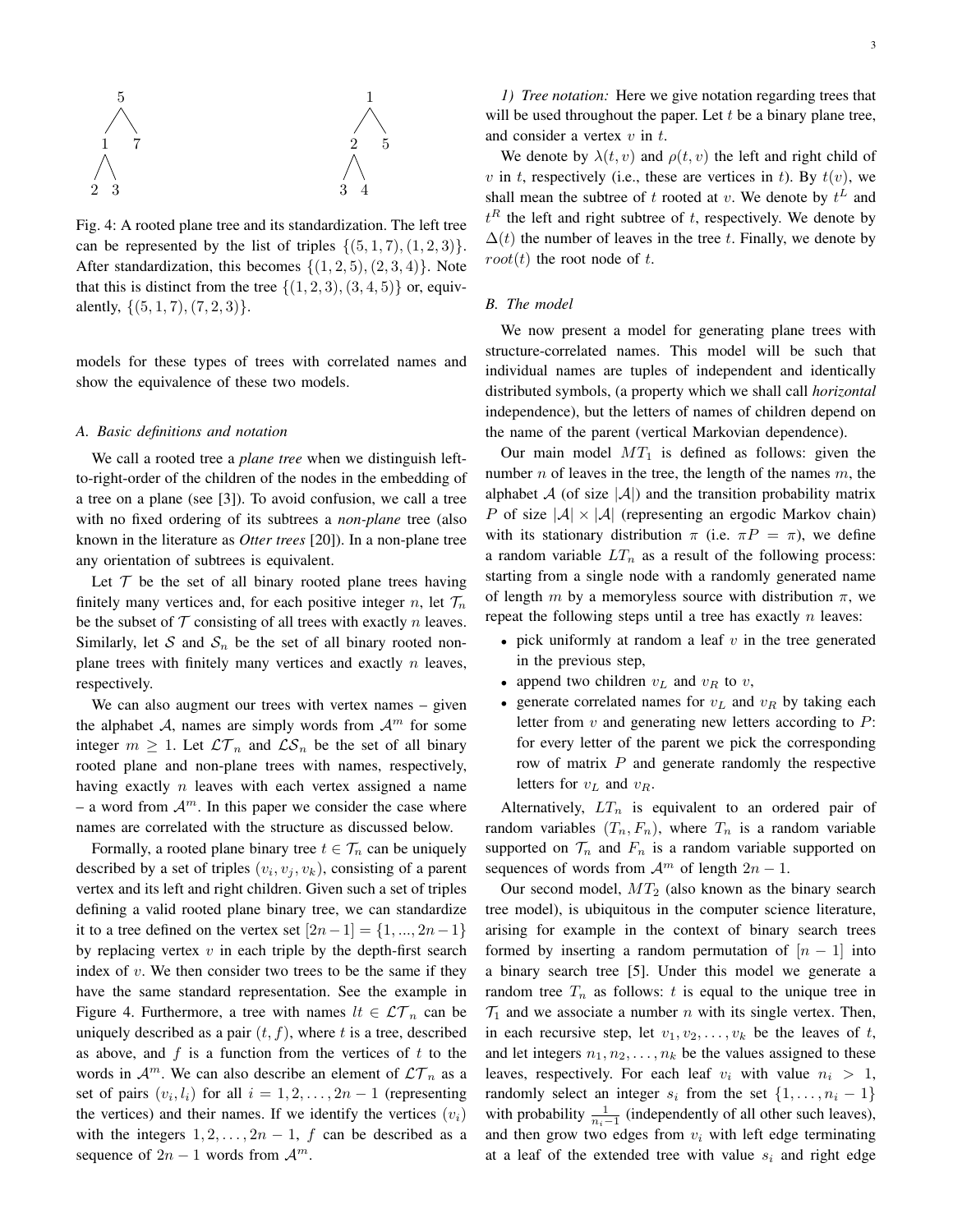terminating at a leaf of the extended tree with value  $n_i - s_i$ . The extended tree is the result of the current recursive step. Clearly, the recursion terminates with a binary tree having exactly *n* leaves, in which each leaf has assigned value 1; this tree is *Tn*.

The assignment of names to such trees, given length *m*, alphabet  $A$ , transition matrix  $P$  and its stationary distribution *π*, proceeds exactly as in the *MT*<sup>1</sup> model: we first generate a random word from  $A^m$  by a memoryless source with distribution  $\pi$  and assign it to a root, then generate correlated names for children, according to the names of the parents and to the probabilities in *P*. Throughout the paper, we will write  $P(y|x)$ , for symbols  $x, y \in A$ , as the probability of transitioning from *x* to *y* according to the Markov chain *P*. We will also abuse notation and write  $P(x)$  as the probability assigned to  $x$  by  $\pi$ .

Recall that  $\Delta(t)$  is the number of leaves of a tree *t*, and  $\Delta(t(v))$  denotes the number of leaves of a tree t rooted at v. It is easy to see [13] that under the model  $MT_2$ ,  $\mathbb{P}(T_1 = t_1) = 1$ (where  $t_1$  is the unique tree in  $\mathcal{T}_1$ ) and

$$
\mathbb{P}(T_n = t) = \frac{1}{n-1} \mathbb{P}(T_{\Delta(t^L)} = t^L) \mathbb{P}(T_{\Delta(t^R)} = t^R),
$$

which leads us to the formula

$$
\mathbb{P}(T_n = t) = \prod_{v \in \hat{V}(t)} (\Delta(t(v)) - 1)^{-1}
$$
 (1)

where  $\dot{V}(t)$  is the set of the internal vertices of t. It turns out that the probability distribution in the  $MT_1$  model is exactly the same, as we prove below.

Theorem 1. *Under the model MT*<sup>1</sup> *it holds that*

$$
\mathbb{P}(T_n = t) = \prod_{v \in \hat{V}(t)} (\Delta(t(v)) - 1)^{-1}
$$
 (2)

*where*  $\check{V}(t)$  *is the set of the internal vertices of t.* 

*Proof.* We follow [17] and use the concept of *labeled histories*: a pair  $(t, \xi)$ , where  $t \in \mathcal{T}_n$  (generated by the model  $MT_1$ ) and  $\xi$  is a permutation of the natural numbers from 1 to *n−*1, assigned to the *internal n−*1 vertices of *t*, such that every path from the root forms an ascending sequence. If we think of the internal nodes of *t* as being associated with their DFS numbers, then the permutation  $\xi$  is a function mapping each internal node of *t* to the time at which its two children were added to it. Thus, for instance, the root always receives the number 1, meaning that  $\xi(1) = 1$ . Clearly, for each *t*, each labeled history  $(t, \xi)$  corresponds to exactly one sequence of generation, as it defines uniquely the order of the leaves, which are picked during consecutive stages of the algorithm. Moreover, the probability of each feasible labeled history (*t, ξ*) is equal to  $\frac{1}{(n-1)!}$  since it involves choosing one leaf from *k* available at the *k*th stage of the algorithm for  $k = 1, \ldots, n-1$ . Therefore, denoting  $q(t) = |\{\xi: (t, \xi) \text{ is a labelled history}\}|,$ we find

$$
\mathbb{P}(T_n = t) = \frac{q(t)}{(n-1)!}.
$$

Note that if  $\Delta(t(v)) = k$  for any vertex *v* of *t*, then we know that the sequence of node choices corresponding to  $(t, \xi)$  must contain exactly  $k - 1$  internal vertices from the subtree of *v*, and that *v* is the first of them. Moreover, for the subsequence in the sequence corresponding to  $(t, \xi)$  of a subtree  $t(v)$  rooted at vertex *v*, the sequences of  $\Delta(t(v)^L) - 1$  vertices from its left subtree and of  $\Delta(t(v)^R) - 1$  vertices from its right subtree are interleaved in any order. Thus we arrive at the following recurrence for  $q(t)$ :

$$
q(t) = \left(\frac{\Delta(t) - 2}{\Delta(t^L) - 1}\right) q(t^L) q(t^R)
$$
  
= 
$$
\frac{(\Delta(t) - 2)!}{(\Delta(t^L) - 1)!(\Delta(t^R) - 1)!} q(t^L) q(t^R).
$$

This recurrence can be solved by observing that each internal vertex appears exactly once in the numerator, and that each internal vertex not equal to the root *r* appears exactly once in the denominator. Hence

$$
q(t) = \frac{\prod\limits_{v \in \mathring{V}(t)} (\Delta(t(v)) - 2)!}{\prod\limits_{v \in \mathring{V}(t) \setminus \{r\}} (\Delta(t(v)) - 1)!}.
$$

Since  $\Delta(t(r)) = \Delta(t) = n$ , we thus obtain

$$
q(t) = \frac{\prod\limits_{v \in \mathring{V}(t)} (\Delta(t(v)) - 2)!}{\prod\limits_{v \in \mathring{V}(t) \setminus \{r\}} (\Delta(t(v)) - 1)!} = \frac{(n-2)!}{\prod\limits_{v \in \mathring{V}(t) \setminus \{r\}} (\Delta(t(v)) - 1)}
$$

leading finally to

$$
\mathbb{P}(T_n = t) = \frac{q(t)}{(n-1)!} = \frac{1}{\prod_{v \in \hat{V}(t)} (\Delta(t(v)) - 1)}
$$

which completes the proof.

 $\Box$ 

Clearly, both models are equivalent, since the underlying binary plane trees have exactly the same probability distributions:

**Corollary 1.** The models  $MT_1$  and  $MT_2$  are equivalent in *the sense that they lead to the same probability distribution on trees.*

We now can extend the above equivalence to non-plane trees. We define models  $MS_1$  and  $MS_2$  for non-plane trees: just generate the tree according to  $MT_1$  (respectively,  $MT_2$ ) and then treat the resulting plane tree  $T_n$  as a non-plane one  $S_n$ . Since  $MT_1$  and  $MT_2$  are equivalent, so are  $MS_1$  and  $MS_2$ . In graph terminology,  $MS_1$  and  $MS_2$  are unlabeled version of their *MT* counterparts [8].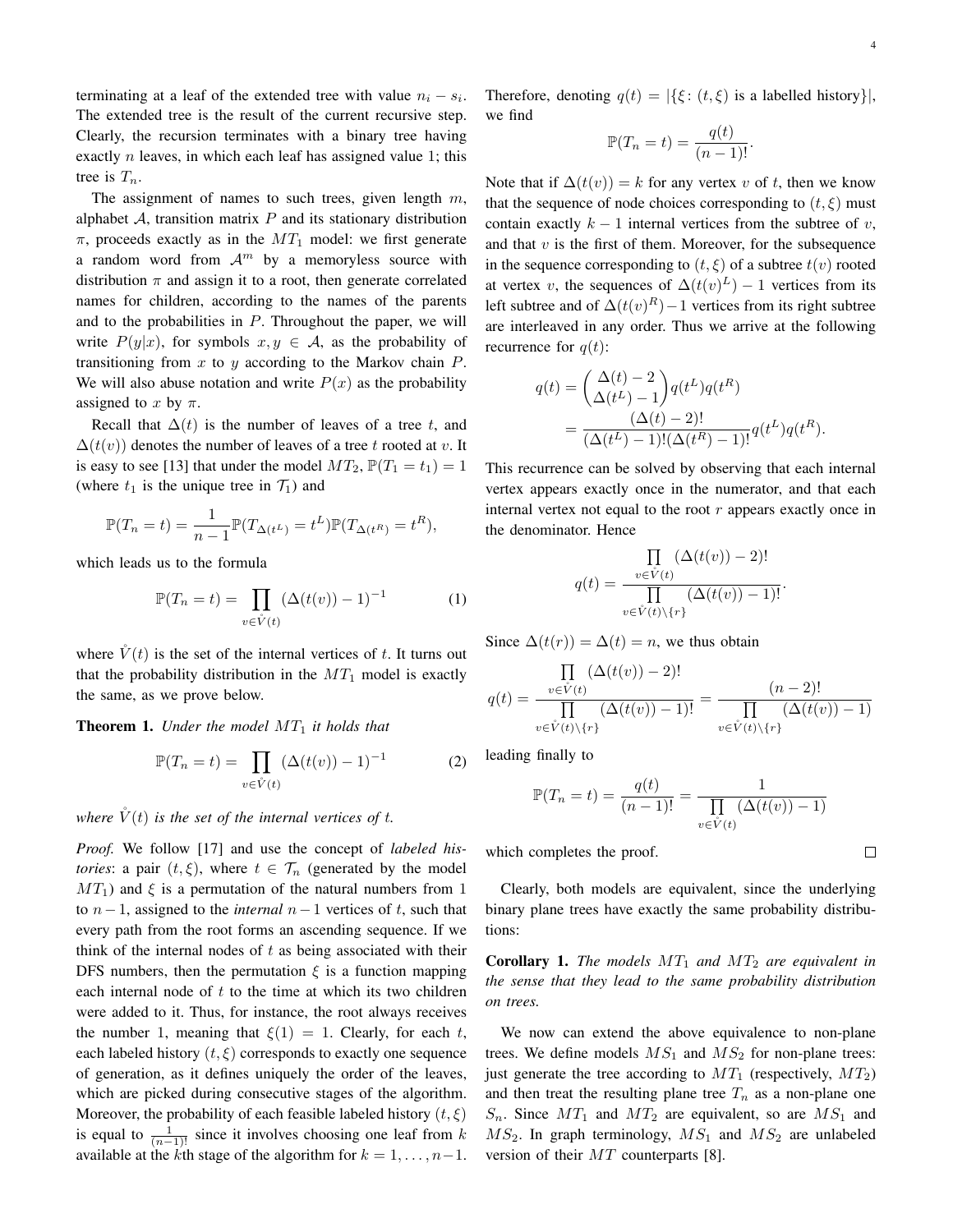#### III. ENTROPY EVALUATIONS

In this section we estimate the entropy for the plane-oriented trees with names and that of non-plane trees without names. We shall see that the latter problem is mathematically more challenging.

# *A. The entropy of the plane trees with names*

Recall that  $\Delta(LT_n^L)$  is a random variable corresponding to the number of leaves in the left subtree of  $LT_n$ . From the previous section, we know that  $\mathbb{P}(\Delta(LT_n^L) = i) = \frac{1}{n-1}$ . Let also  $r_n$  denote the root of  $LT_n$ , for each *n*.

First, we observe that a tree with names  $LT_n$  is uniquely described by the quadruple  $(\Delta(LT_n^L), F_n(r_n), LT_n^L, LT_n^R)$ , where we recall  $F_n(r_n)$  is the name associated with  $r_n$ , the root of *LTn*. Therefore

$$
H(LT_n|F_n(r_n)) = H(\Delta(LT_n^L), F_n(r_n), LT_n^L, LT_n^R|F_n(r_n)).
$$

Second, using the fact that  $\Delta(LT_n^L)$  is independent from  $F_n(r_n)$  and the fact that given the complete description of the root (its name and the number of leaves in both subtrees),  $LT_n^L$  and  $LT_n^R$  are conditionally independent, we find

$$
H(LT_n|F_n(r_n)) = H(\Delta(LT_n^L))
$$
  
+ 
$$
\sum_{k=1}^{n-1} (H(LT_n^L|F_n(r_n), \Delta(LT_n^L) = k) +
$$
  

$$
H(LT_n^R|F_n(r_n), \Delta(LT_n^L) = k)) \mathbb{P}(\Delta(LT_n^L) = k).
$$
 (3)

From the definition of  $\Delta(LT_n^L)$  we know that  $H(\Delta(LT_n^L))$  =  $log_2(n-1)$ .

Next, it is sufficient to note that the random variable  $LT_n^L$ conditioned on  $\Delta(LT_n^L) = k$  is identical to the random variable  $LT_k$  (the model has the hereditary property), and the same holds for  $LT_n^R$  and  $LT_{n-k}$ . Similarly, recalling that  $\lambda(\cdot, \cdot)$  and  $\rho(\cdot, \cdot)$  denote the left and right child of a given node in a given tree, *F<sup>n</sup>* on the left (or right) subtree of *LT*, given  $F_n(\lambda(LT_n, r))$  (respectively,  $F_n(\rho(LT_n, r))$ ) and  $\Delta(LT_n^L) = k$ , has identical distribution to the random variable *F*<sup>*k*</sup> (resp. *F*<sup>*n*</sup><sup>*−k*</sub>) given *F*<sub>*k*</sub>( $r$ <sup>*k*</sup>) (resp. *F*<sub>*n*−*k*</sub>( $r$ <sub>*n*−*k*</sub>)).</sup>

Then we observe that

$$
H(LT_n^L|F_n(r_n), \Delta(LT_n^L) = k) =
$$
  

$$
H(LT_n^L, F_n(\lambda(LT_n, r_n))|F_n(r_n), \Delta(LT_n^L) = k)
$$

since  $F_n(\lambda(LT_n, r_n))$  is already contained in  $LT_n^L$ . To continue we see, by the chain rule, that the last entropy is equal to

$$
H(F_n(\lambda(LT_n, r_n))|F_n(r_n), \Delta(LT_n^L) = k)
$$
  
+ 
$$
H(LT_n^L|F_n(\lambda(LT_n, r_n)), F_n(r_n), \Delta(LT_n^L) = k)
$$
 (4)

but since the first term doesn't depend on  $\Delta(LT_n^L) = k$  and we can ignore  $F_n(r_n)$  in the second term we find that the expression (4) is equal to

$$
H(F_n(\lambda(LT_n, r_n))|F_n(r_n)) +
$$
  

$$
H(LT_n^L|F_n(\lambda(LT_n, r_n)), \Delta(LT_n^L) = k)
$$

which finally becomes

$$
mh(P) + H(LT_k^L|F_k(r_k)), \t\t(5)
$$

where  $h(P) = -\sum$ *a∈A π*(*a*) ∑ *b∈A*  $P(b|a) \log P(b|a)$  is the entropy of the Markov process with transition matrix *P* and stationary distribution  $\pi$ . It is also the entropy of a child letter given its parent letter. Note that the dependence of the names on the tree structure is applied in establishing (5), since we use the fact that the name of  $\lambda(LT_n, r_n)$  is generated from that of  $r_n$ , its parent. Thus, by (3), this leads us to the following recurrence:

$$
H(LT_n|F_n(r_n)) = \log_2(n-1) + 2mh(P)
$$
  
+ 
$$
\frac{2}{n-1} \sum_{k=1}^{n-1} H(LT_k|F_k(r_k)).
$$
 (6)

Here in (6) we encounter a recurrence, that will appear also in several other places in the paper. Therefore, we state the following technical lemma, yielding the solution to this recurrence.

**Lemma 1.** *The recurrence*  $x_1 = 0$ *,* 

$$
x_n = a_n + \frac{2}{n-1} \sum_{k=1}^{n-1} x_k, \quad n \ge 2 \tag{7}
$$

*has the following solution for*  $n > 2$ *:* 

$$
x_n = a_n + n \sum_{k=2}^{n-1} \frac{2a_k}{k(k+1)}.
$$
 (8)

*Proof.* By comparing the equations for  $x_n$  and  $x_{n+1}$  for any  $n \geq 2$  we obtain

$$
\frac{x_{n+1}}{n+1} = \frac{x_n}{n} + \frac{na_{n+1} - (n-1)a_n}{n(n+1)}
$$

Substituting  $y_n = \frac{x_n}{n}$  and  $b_n = \frac{na_{n+1} - (n-1)a_n}{n(n+1)}$  we get

$$
y_{n+1} = y_n + b_n = y_2 + \sum_{k=2}^{n} b_k
$$

$$
y_n = y_2 + \sum_{k=2}^{n-1} b_k = y_2 + \sum_{k=2}^{n-1} \left( \frac{a_{k+1}}{k+1} - \frac{a_k}{k} + \frac{2a_k}{k(k+1)} \right)
$$
  
=  $y_2 + \frac{a_n}{n} - \frac{a_2}{2} + \sum_{k=2}^{n-1} \frac{2a_k}{k(k+1)} = \frac{a_n}{n} + \sum_{k=2}^{n-1} \frac{2a_k}{k(k+1)}$ 

and finally, after multiplying both sides by *n*, we obtain the desired result.  $\Box$ 

This leads to our first main result.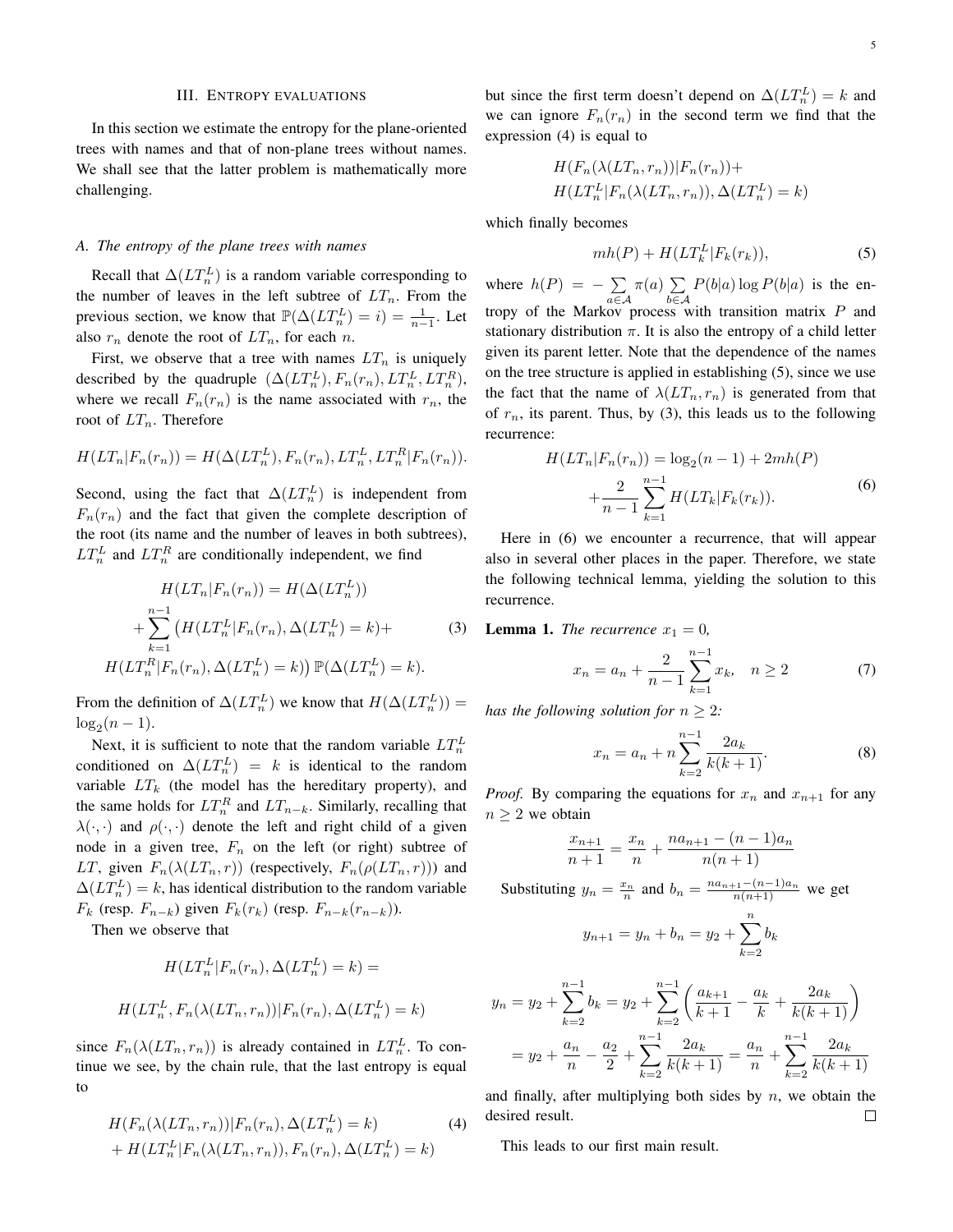Theorem 2. *The entropy of a binary tree with names of fixed length m, generated according to the model MT*1*, is given by*

$$
H(LT_n) = \log_2(n-1) + 2n \sum_{k=2}^{n-1} \frac{\log_2(k-1)}{k(k+1)}
$$
(9)  
+2mh(P)(n-1) + mh(\pi)

*where*  $h(\pi) = -\sum$ *a∈A*  $\pi(a)$  log  $\pi(a)$ *.* 

*Proof.* Clearly,  $H(LT_n) = H(LT_n|F_n(r_n)) + H(F_n(r_n)).$ Moreover if we apply Lemma 1 with  $x_n = H(LT_n|F_n(r_n))$ and  $a_n = \log_2(n-1) + 2mh(P)$  to the equation (6) we find

$$
H(LT_n|F_n(r)) = \log_2(n-1) + 2mh(P)
$$
 (10)  
+ 
$$
2n \sum_{k=2}^{n-1} \frac{\log_2(k-1)}{k(k+1)}
$$
  
+ 
$$
4nmh(P) \sum_{k=2}^{n-1} \frac{1}{k(k+1)}
$$
.

But  $\sum_{k=2}^{n-1} \frac{1}{k(k+1)} = 1/2 - 1/n$  and  $H(F_n(r_n)) = mh(\pi)$ , which completes the proof.

Remark. Note that the first two terms of the expression for  $H(LT_n)$  are equal to  $H(T_n)$ , the tree without names, while the third and fourth terms correspond to  $H(F_n|T_n)$ , the names given the structure of the tree. Furthermore, note that because  $F_n$  and  $T_n$  are statistically dependent,  $H(LT_n)$  is *strictly less than*  $H(F_n) + H(T_n)$ , the fundamental lower bound on the expected code length if the names and the tree structure are compressed separately. This is to be expected: if one is given the multiset of names without any additional information about the tree structure, then the compression of the names either duplicates information from the tree (in the case where the tree can be recovered from the names) or is suboptimal in light of the fact that the dependence structure of the names cannot be estimated. In either case, separate compression is suboptimal.

Remark. We know that (see also [13])

$$
2\sum_{k=2}^{n} \frac{\log_2(k-1)}{k(k+1)} \approx 1.736
$$

for large *n* (we took  $n = 10^6$ ). The above series converges slowly, with an error term of order  $O(\log n/n)$ . Therefore one would prefer a more explicit formula, which we offer next for large *n*. We approximate the sum using the Euler-Maclaurin formula [4] by the integral

$$
\sum_{k=1}^{n-2} \frac{\log k}{(k+1)(k+2)} \sim \int_{1}^{n-2} \frac{\log(x)}{(x+1)(x+2)} dx
$$
  
=  $-\text{Li}_2\left(1 - \frac{n}{2}\right) + \text{Li}_2(2 - n) + \log\left(2 - \frac{2}{n}\right) \cdot \log(n - 2) + \text{Li}_2\left(-\frac{1}{2}\right) + \frac{\pi^2}{12},$ 

where

$$
\text{Li}_2(x) = \int_1^x \frac{\log t}{1 - t} dt
$$

is the *dilogarithmic integral*. For large *x* the following holds [18], [19]

$$
\text{Li}_2(x) = -\frac{1}{2}\log^2 x - \frac{\pi^2}{6} + O(\log x/x).
$$

In fact, to get a better approximation of the sum we need two extra terms in the Euler-Maclaurin formula which leads to the following approximation

$$
\sum_{k=1}^{n-2} \frac{\log k}{(k+1)(k+2)} \approx
$$
  
Li<sub>2</sub>(3/2) +  $\frac{1}{12}\pi^2 + \frac{1}{2}\log^2(2) - \frac{1}{72} + \frac{23}{12960} = 0.868...$ 

which matches the first three digits of the sum.

Remark Note that the total entropy is proportional to *n* and *m*. In a typical setting  $m = O(1)$  or  $\Theta(\log n)$  (which is certainly needed if we want all the labels to be distinct), so  $H(LT_n)$ would be  $O(n)$  or  $O(n \log n)$ , respectively.

#### *B. The entropy of the non-plane trees*

Now we turn our attention to the non-plane trees and the case when  $m = 0$  or, equivalently,  $S_n$  instead of  $LS_n$ . Let  $S_n$ be the random variable with probability distribution given by the  $MS_2$  (or, equivalently,  $MS_1$ ) model. For any  $s \in S$  and *t ∈ T* let *t ∼ s* mean that the plane tree *t* is isomorphic to the non-plane tree *s*. Furthermore, we use the following notation:  $[s] = \{t \in \mathcal{T} : t \sim s\}$ . For any  $t_1, t_2 \in \mathcal{T}_n$  such that  $t_1 \sim s$ and  $t_2 \sim s$  it holds that  $\mathbb{P}(T_n = t_1) = \mathbb{P}(T_n = t_2)$ , since there is also an isomorphism between them [17]. By definition, *s* corresponds to  $\vert [s]\vert$  isomorphic plane trees, so for any  $t \sim s$ it holds that

$$
\mathbb{P}(S_n = s) = |[s]|\mathbb{P}(T_n = t)
$$
\n(11)

$$
\mathbb{P}(T_n = t | S_n = s) = \frac{1}{|[s]|}.
$$
\n(12)

Let us now introduce two functions:  $X(t)$  and  $Y(t)$ , which are equal to the number of internal vertices of  $t \in \mathcal{T}$  with unbalanced subtrees (unbalanced meaning that the number of leaves in its left and right subtree are not equal) and the number of internal vertices with balanced, but non isomorphic subtrees, respectively. Similarly, let  $X(s)$  and  $Y(s)$  denote the number of such vertices for  $s \in S$ . Clearly, for any  $t \in T$ , *s* ∈ S such that  $t \sim s$  it is straightforward that  $X(t) = X(s)$ and  $Y(t) = Y(s)$ . Moreover, observe that any structure  $s \in S$ has exactly

$$
|[s]| = 2^{X(s) + Y(s)}
$$

distinct plane orderings, since each vertex with non isomorphic subtrees can have either one of two different orderings of the subtrees, whereas when both subtrees are isomorphic we have only one ordering.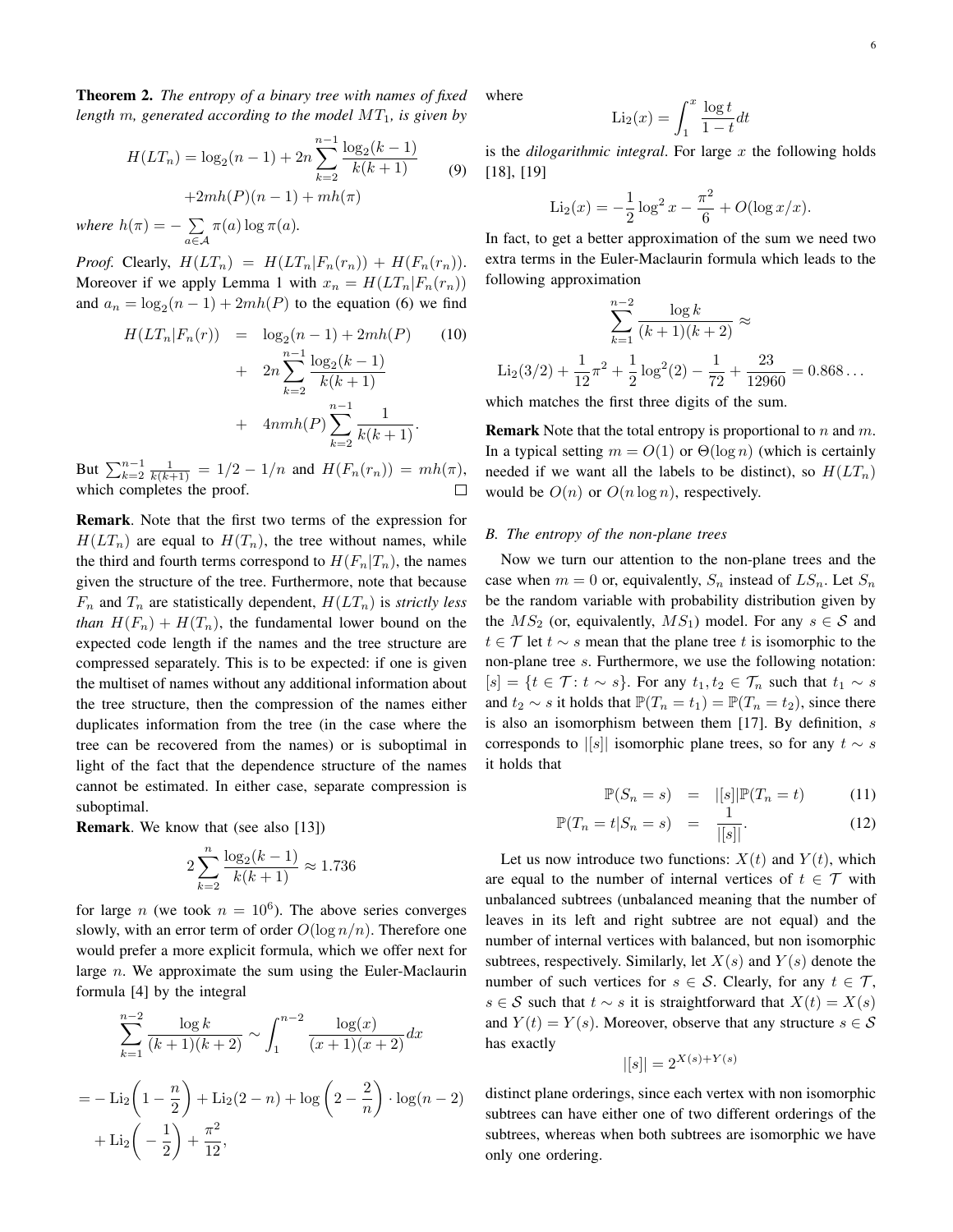Now we conclude that

$$
H(T_n|S_n)
$$
  
=  $-\sum_{t \in \mathcal{T}_n, s \in \mathcal{S}_n} \mathbb{P}(T_n = t, S_n = s) \log \mathbb{P}(T_n = t | S_n = s)$   
=  $\sum_{s \in \mathcal{S}_n, t \sim s} \mathbb{P}(S_n = s) \log |[s]|$   
=  $\sum_{s \in \mathcal{S}_n, t \sim s} \mathbb{P}(S_n = s)(X(s) + Y(s))$   
=  $\sum_{t \in \mathcal{T}_n} \mathbb{P}(T_n = t)(X(t) + Y(t)) = \mathbb{E}X_n + \mathbb{E}Y_n$ 

where we write  $X_n := X(T_n)$  and  $Y_n := Y(T_n)$ . We thus need to evaluate  $\mathbb{E}X_n + \mathbb{E}Y_n$ . It turns out to be easiest to do this by determining the expected value of a random variable  $Z_n$ (giving the number of internal vertices with isomorphic child subtrees in a tree of size *n*) satisfying  $Z_n = n - 1 - (X_n + Y_n)$ , but we first determine  $\mathbb{E}[X_n]$ , which will be useful later, in the proof of Theorem 6.

The stochastic recurrence for  $X_n$  can be expressed as follows:  $X_1 = 0$  and

$$
X_n = X_{U_{n-1}} + X_{n-U_{n-1}} + I\left(U_{n-1} \neq \frac{n}{2}\right)
$$

for  $n \geq 2$ , where  $U_n$  is the variable on  $\{1, 2, \ldots, n\}$  with uniform distribution, and the indicator (denoted by  $I(\cdot)$ ) contributes whenever the left and right subtrees of the root are of unequal size. This leads us to the following formula for  $\mathbb{E} X_n$ :

$$
\mathbb{E}X_n = \frac{1}{n-1} \sum_{k=1}^{n-1} \mathbb{E}(X_n | U_{n-1} = k) =
$$
  

$$
\frac{1}{n-1} \sum_{k=1}^{n-1} (\mathbb{E}X_k + \mathbb{E}X_{n-k} + \mathbb{E}\left(I\left(U_{n-1} \neq \frac{n}{2}\right) | U_{n-1} = k\right))
$$
  

$$
= \mathbb{E}I\left(U_{n-1} \neq \frac{n}{2}\right) + \frac{2}{n-1} \sum_{i=1}^{n-1} \mathbb{E}X_i.
$$

Clearly,

$$
\mathbb{E}I\left(U_{n-1}\neq \frac{n}{2}\right) = \begin{cases} \frac{n-2}{n-1} & \text{if } n \ge 2, n \text{ mod } 2 = 0, \\ 1 & \text{if } n \ge 3, n \text{ mod } 2 = 1. \end{cases}
$$

Using  $x_n = \mathbb{E}X_n$  and  $a_n = \mathbb{E}I\left( U_{n-1} \neq \frac{n}{2} \right)$ , we may apply Lemma 1 to find

$$
\mathbb{E}X_n = a_n + n \left( \sum_{k=2}^{n-1} \frac{2}{k(k+1)} - \sum_{k=1}^{\lfloor (n-1)/2 \rfloor} \frac{2}{(2k-1)2k(2k+1)} \right)
$$
  
=  $a_n + n \left( 1 - \frac{2}{n} - \sum_{k=1}^{\lfloor (n-1)/2 \rfloor} \frac{1}{2k-1} - \frac{2}{2k} + \frac{1}{2k+1} \right).$ 



Fig. 5: An example of  $s_1 * s_1$ ,  $s_2 * s_2$ ,  $s_3 * s_3$ , where  $s_j$  is, say, the left subtree in the *j*th pictured tree.

The first term of the summation in the previous expression is equal to  $\frac{1}{2k+1}$ ; furthermore, for any  $k \ge 1$ , we have  $\frac{1}{2k+1}$  $\frac{1}{2(k+1)-1}$ , so that the summation can be written as

$$
\left(2\left\lfloor\frac{n+1}{2}\right\rfloor\right)^{-1} + \sum_{k=2}^{\lfloor (n-1)/2 \rfloor} \left(\frac{2}{2k-1} - \frac{2}{2k}\right)
$$

$$
= \left(2\left\lfloor\frac{n+1}{2}\right\rfloor\right)^{-1} + 2\sum_{k=3}^{\lfloor (n-1)/2 \rfloor} \frac{(-1)^{k+1}}{k}.
$$

This implies

$$
\mathbb{E}[X_n] = a_n + n \left( 1 - \frac{2}{n} - \left( 2 \left\lfloor \frac{n+1}{2} \right\rfloor \right)^{-1} \right)
$$
  

$$
-2 \sum_{k=3}^{(n-1)/2} \frac{(-1)^{k+1}}{k} \right)
$$
  

$$
= 2n(1 - \ln 2) + O(1) \approx n \cdot 0.6137.
$$
 (13)

In order to estimate the entropy we need to introduce another function  $Z(t)$ : the number of internal vertices of *t* with isomorphic subtrees. Obviously,

$$
X(t) + Y(t) + Z(t) = n - 1.
$$

Given  $\mathfrak{s} \in \mathcal{S}$  we may define  $Z(t, \mathfrak{s})$  as the number of internal vertices with both subtrees isomorphic to  $\mathfrak{s}$ . Clearly,  $Z(T_n)$  = ∑  $\sum_{\mathfrak{s}\in\mathcal{S}} Z(T_n, \mathfrak{s})$ , and  $\mathbb{E}Z_n := \mathbb{E}Z(T_n)$ .

Let us also use s *∗* s as a shorthand for a non-plane tree having both subtrees of a root isomorphic to  $\epsilon$ . The stochastic recurrence on  $Z_n(\mathfrak{s})$  becomes

$$
Z_n(\mathfrak{s}) = I(T_n \sim \mathfrak{s} * \mathfrak{s}) + Z_{U_{n-1}}(\mathfrak{s}) + Z_{n-U_{n-1}}(\mathfrak{s})
$$

which leads us to

 $\setminus$  $\overline{1}$ 

$$
\mathbb{E}Z_n(\mathfrak{s}) = \mathbb{E}I(T_n \sim \mathfrak{s} * \mathfrak{s}) + \frac{2}{n-1}\sum_{k=1}^{n-1} \mathbb{E}Z_k(\mathfrak{s}).
$$

Moreover, since under the condition that  $\Delta(T_n^L) = k$  the event that  $T_n \sim$  s \* s is equivalent to the intersection of the events  $T_n^L \sim \mathfrak{s}$  and  $T_n^R \sim \mathfrak{s}$ , we have

$$
\mathbb{E}I(T_n \sim \mathfrak{s} * \mathfrak{s}) = \frac{1}{n-1} \sum_{k=1}^{n-1} \mathbb{P}(T_n \sim \mathfrak{s} * \mathfrak{s} | U_{n-1} = k)
$$

$$
= I(n = 2\Delta(\mathfrak{s})) \frac{\mathbb{P}^2(T_{n/2} \sim \mathfrak{s})}{n-1}.
$$

Now, we apply Lemma 1 with  $x_n = \mathbb{E}Z_n(\mathfrak{s})$  and

$$
a_n = I\left(n = 2\Delta(\mathfrak{s})\right) \frac{\mathbb{P}^2\left(T_{n/2} \sim \mathfrak{s}\right)}{n-1}
$$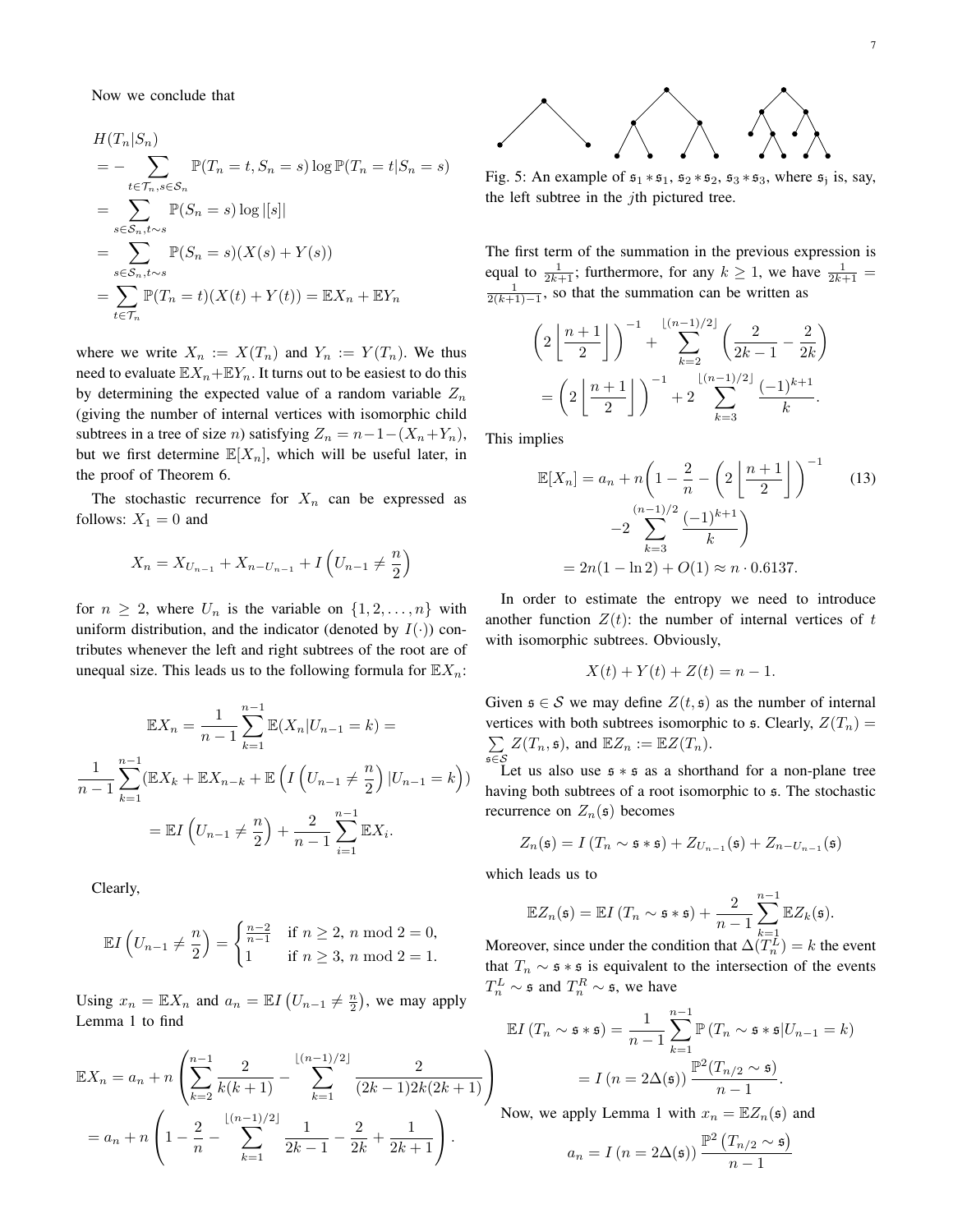to ultimately find (after some algebra)

$$
\mathbb{E}Z_n = n \sum_{k=1}^{\lfloor (n+1)/2 \rfloor} \frac{b_k}{(2k-1)k(2k+1)} + O(1), \qquad (14)
$$

where  $b_k = \sum_{\mathfrak{s}_k \in \mathcal{T}_k} \mathbb{P}^2(T_k = \mathfrak{s}_k)$  (see also [21] for analytic derivations of (14)). It is easy to compute  $b_k$  (see Fig. 5) for a few small values of *k*, namely

$$
b_1 = b_2 = 1
$$
,  $b_3 = \frac{1}{2}$ ,  $b_4 = \frac{2}{9}$ ,  $b_5 = \frac{13}{144}$ ,  $b_6 = \frac{7}{200}$ . (15)

In fact, in [21] we show that  $b_n$  satisfies for  $n \geq 2$  the following recurrence

$$
b_n = \frac{1}{(n-1)^2} \sum_{j=1}^{n-1} b_j b_{n-j}
$$

with  $b_1 = 1$ .

Using (15) we find  $\mathbb{E}Z_n \approx n(0.3725 \pm 10^{-4})$ , and therefore

$$
H(T_n|S_n) = n - 1 - \mathbb{E}[Z_n] \approx n \cdot 0.6275 \dots
$$

Since  $H(T_n) - H(S_n) = H(T_n|S_n)$ , on average the compression of the structure (the non-plane tree) requires asymptotically 0*.*6275*n* fewer bits than the compression of any plane tree isomorphic to it. Furthermore, using Theorem 2, we conclude this section with the following result.

**Theorem 3.** *The entropy rate*  $h(s) = \lim_{n \to \infty} H(S_n)/n$  *of the non-plane trees is*

$$
h(s) = h(t) - h(t|s) \approx 1.109...
$$

*where*

$$
h(t|s) = 1 - \sum_{k=1}^{\infty} \frac{b_k}{(2k-1)k(2k+1)},
$$
  

$$
h(t) = 2 \sum_{k=1}^{\infty} \frac{\log_2(k)}{(k+1)(k+2)}
$$

*with*  $b_k = \sum_{\mathfrak{s}_k \in \mathcal{T}_k} \mathbb{P}^2(T_k = \mathfrak{s}_k)$ .

**Remark**. The probability  $b_k = \sum_{\mathfrak{s}_k \in \mathcal{T}_k} \mathbb{P}^2(T_k = \mathfrak{s}_k)$  is often called the *coincidence probability*, and in fact is related to the Rényi entropy of order 2 for trees that we introduce next. Recall that for general  $\alpha \geq 0$ , the Rényi entropy of a random variable *X* supported on some set  $X$  is given by

$$
h_{\alpha}(X) = \frac{1}{1-\alpha} \log \left( \sum_{x \in \mathcal{X}} \mathbb{P}[X=x]^{\alpha} \right)
$$

*.*

*,*

We will specialize the above to our distribution on trees and  $\alpha = 2$ . It is relatively easy to check that the following quantity is  $\Theta(1)$  as  $n \to \infty$ :

$$
h_2^t(n) = \frac{-\log \sum_{t \in \mathcal{T}_n} \mathbb{P}^2(T_n = t)}{n}
$$

and we write  $h_2^t = \lim_{n \to \infty} h_2^t(n)$ , if the limit exists. Then

$$
b_n = \sum_t \mathbb{P}^2(T_n = t) \sim \exp(-nh_2^t)
$$

for large *n*. Actually, using [22] we prove in [21] that

$$
b_n \sim 6n \cdot \rho^n
$$

where  $\rho = 0.3183843834378459...$  Thus  $h_2^t = -\log(\rho)$ .

# IV. ALGORITHMS

The main idea of the algorithms presented here for plane and non-plane trees is to use a version of the arithmetic coding scheme. We start from the interval  $[0, 1)$  and we traverse the tree to be compressed: at each vertex and at each letter of the names (if present) we split the current interval into parts depending on some known probability distributions. Then, we pick as a new interval: one that represents the value associated with the current vertex (the number of leaves in the left subtree) or with the current letter of the name.

After we traverse the whole tree, we obtain an interval [*a, b*). The crucial idea is that any two intervals corresponding to different trees are disjoint and the length of each interval is equal to the probability of generating its underlying plane tree. For plane trees, we present an optimal algorithm running in time  $O(n^2 \log^2 n \log \log n)$  (in the worst case). For non-plane trees we present a suboptimal algorithm that runs in  $O(n)$  time (if binary numbers can be multiplied in  $O(1)$  steps) and an optimal algorithm that runs in  $O(n^2)$  time. In this case, we only consider non-plane trees without names to simplify our presentation.

#### *A. Algorithm* COMPRESSPTREE *for plane trees with names*

Here we explain our algorithm for compression of a plane tree with names.

As was mentioned above, first we set the interval to [0*,* 1) and then traverse the vertices of the tree and its names (we will call this tree with names  $lt<sub>n</sub>$  in what follows). Here, we traverse the tree in DFS order, first descending to the left subtree and then to the right.

At each step, if we visit an internal node *v*, we split the interval according to the probability of the number of leaves in the left subtree. That is, if the subtree rooted at *v* has *k* leaves and  $lt_n(v)^L$  has *l* leaves, then we split the interval into *k* − 1 equal parts and pick *l*-th subinterval as the new interval. Then if *v* is the root of  $lt_n$ , for every letter of the name  $F_n(v)$ we split the interval according to the distribution  $\pi$  and pick the subinterval representing the respective letter of  $F_n(v)$ . If *v* is not the root, for every letter of the name  $F_n(v)$ , we split the interval according to transition probability distribution in *P* according to the respective letter in  $F_n(u)$ , where *u* is the parent of *v*, and pick the subinterval representing the letter of  $F_n(v)$ . Finally, when we obtain an interval [ $a, b$ ], we output the first  $\lceil -\log_2(b-a) \rceil$  bits of  $\frac{a+b}{2}$ . The pseudocode of this algorithm, called COMPRESSPTREE is presented next:

function COMPRESSPTREE(*ltn*)

 $[a, b) \leftarrow CompressPT treeRec(lt_n)$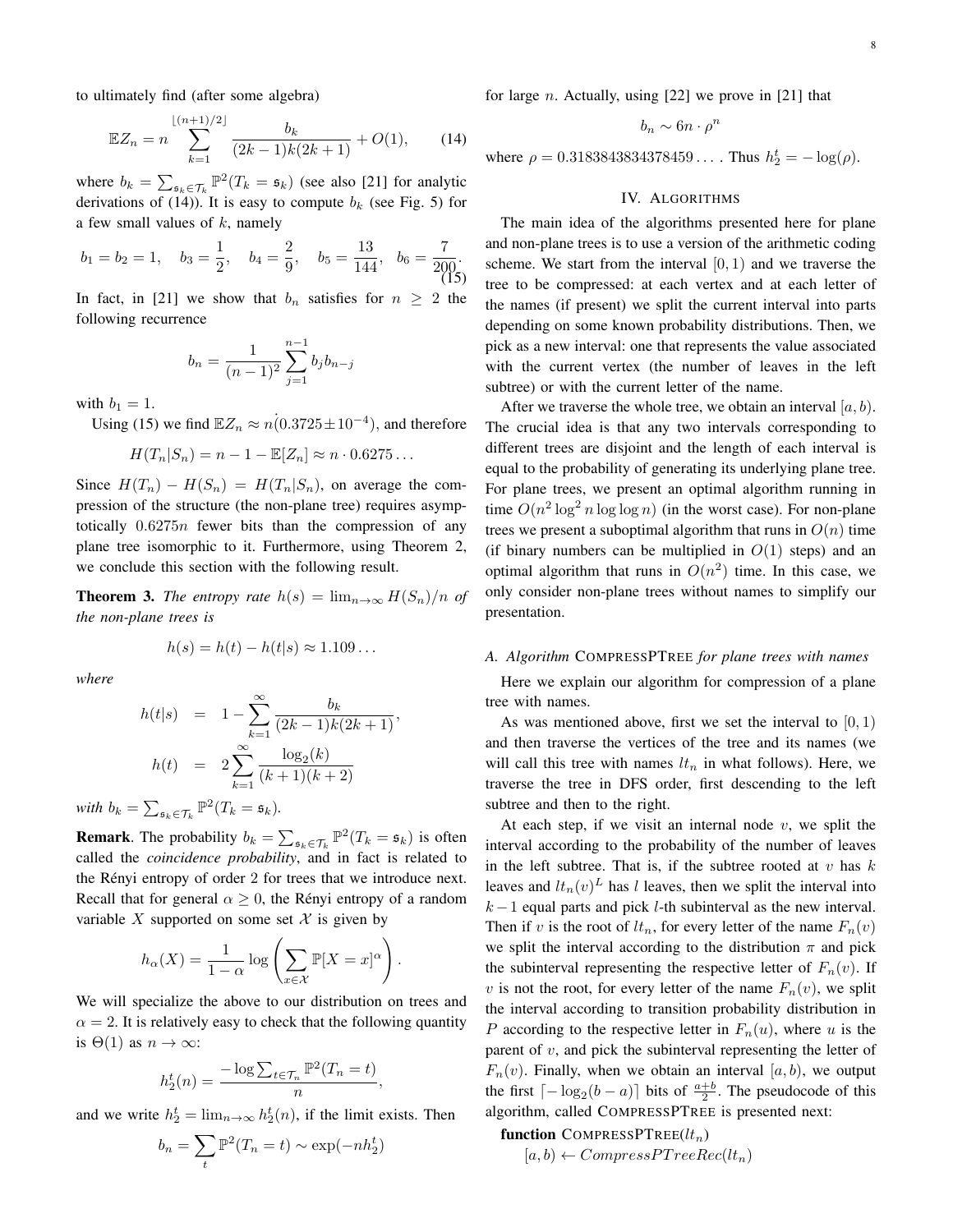$$
p \leftarrow b - a, x \leftarrow \frac{a + b}{2}
$$
  
return  $C_n^{(1)} =$  first  $\lceil -\log p \rceil + 1$  bits of x

function COMPRESSPTREEREC(*t*)

 $v \leftarrow root(t)$  $l \leftarrow 0, h \leftarrow 1$ **for**  $i = 1, 2, ..., m$  **do**  $range \leftarrow h - l$  $h \leftarrow l + range$  ∑ *x∈A*: *x≤Fn*(*v*)*<sup>i</sup>*  $P(x|F_n(u)_i)$  $l \leftarrow l + range \qquad \sum$ *x∈A*: *x<Fn*(*v*)*<sup>i</sup>*  $P(x|F_n(u)_i)$ 

if  $\Delta(v) > 2$  then

 $[l_{left}, h_{left}) \leftarrow CompressPT treeRec(t^L)$  $range \leftarrow h - l$  $h \leftarrow l + range * h_{left}$  $l \leftarrow l + range * l_{left}$  $[l_{right}, h_{right}) \leftarrow CompressPT reeRec(t^R)$  $range \leftarrow h - l$  $h \leftarrow l + range * h_{right}$  $l \leftarrow l + range * l_{right}$ return [*l, h*)

**Example.** Suppose that  $A = \{a, b\}$  with the transition matrix

$$
P = \left[ \begin{array}{cc} 0.7 & 0.3 \\ 0.2 & 0.8 \end{array} \right].
$$
 (16)

Observe that  $\pi = (0.4, 0.6)$ . Then for the following tree our algorithm COMPRESSPTREE proceeds as follows:

$$
v_1 : \text{aa} \qquad v_1 \Rightarrow [0.5, 1)
$$
\n
$$
v_2 : \text{ab} \qquad v_5 : \text{ba} \qquad \text{a} \qquad \Rightarrow [0.5, 0.7)
$$
\n
$$
v_2 : \text{ab} \qquad v_5 : \text{ba} \qquad \text{a} \qquad \Rightarrow [0.5, 0.58)
$$
\n
$$
v_2 \qquad \Rightarrow [0.5, 0.58)
$$
\n
$$
v_3 : \text{ab} \qquad v_4 : \text{bb} \qquad \text{a} \rightarrow \text{a} \qquad \Rightarrow [0.5, 0.556)
$$

and finally, we obtain [0*.*550282624*,* 0*.*5507567872). We take the middle point of it (0*.*5505197056) and return its first *⌈−* log(0*.*5507567872 *−* 0*.*550282624)*⌉* + 1 = 13 bits in the binary representation, that is 1000110011101.

Next we present a proof of correctness and optimality of COMPRESSPTREE algorithm for the plane trees.

Theorem 4. *Let lt denote a given plane tree with vertex names. The algorithm* COMPRESSPTREE *computes an interval whose length is equal to*  $\mathbb{P}(LT_n = lt)$ *.* 

*Proof.* Let  $F_n(v)_i$  be the *i*-the letter of the name associated with vertex *v* in  $LT_n$ . Let also  $[a_{lt}, b_{lt})$  be the interval assigned to the tree *lt* by the algorithm. We want now to prove that  $b_{lt} - a_{lt}$  and  $\mathbb{P}(LT_n = lt)$  are equal to

$$
\prod_{v \in \mathring{V}(lt)} \frac{1}{\Delta(lt(v)) - 1} \prod_{i=1}^{m} P(F_n(r_i)) \prod_{u \to v} \prod_{i=1}^{m} P(F_n(v_i)|F_n(u)_i)
$$

where  $\ddot{V}(lt)$  is the set of internal vertices of *lt*,  $r = root(lt)$ , and the product indexed by  $u \rightarrow v$  runs over all pairs of vertices  $(u, v)$  such that  $u$  is a parent of  $v$  in  $lt$ .

The equality

$$
b_{lt} - a_{lt} = \prod_{v \in \hat{V}(lt)} \frac{1}{\Delta(lt(v)) - 1} \prod_{i=1}^{m} P(F_n(r)_i)
$$

$$
\prod_{u \to v} \prod_{i=1}^{m} P(F_n(v)_i | F_n(u)_i)
$$

is straightforward from the description of the algorithm: we scale the length of the interval by the  $(\Delta(lt(v)) - 1)^{-1}$  for each internal vertex as we split the interval into  $\Delta(lt(v)) - 1$ equal parts and pick one of them. Independently, for each letter of the name of the root we scale the length of the interval by the probability of it under a distribution *π*. Furthermore, for each letter of names of non-root vertices by the conditional probability of it, depending on a transition matrix *P* and the respective letter for the parent.

The equality

$$
\mathbb{P}(LT_n = lt) = \prod_{v \in \hat{V}(lt)} \frac{1}{\Delta(lt(v)) - 1} \prod_{i=1}^m P(F_n(r)_i)
$$

$$
\prod_{u \to v \in LT_n} \prod_{i=1}^m P(F_n(v)_i | F_n(u)_i)
$$

can be proved by induction on *n*. Clearly, for  $n = 1$  the above holds for any *m* (owing to the horizontal memoryless assumption and the fact that *lt* consists of a single leaf node):  $\mathbb{P}(LT_1 = lt) = \prod_{i=1}^{m} P(F_1(r_i))$ . Assume now, that the equality holds for all  $1 \leq k < n$  and all possible trees *lt* of size *k* with names. Therefore, by the induction assumption, it holds that  $(w ∈ A<sup>m</sup>$  being the name of the root for *lt*):

$$
\mathbb{P}(LT_k = lt | F_k(r) = w) = \prod_{v \in \mathring{V}(lt)} (\Delta(lt(v)) - 1)^{-1}
$$

$$
\prod_{u \to v} \prod_{i=1}^m P(F_k(v)_i | F_k(u)_i)
$$

for any  $w \in A^m$  and any  $1 \leq k < n$ . Then, for a tree *lt* of size *n*,

$$
\mathbb{P}(LT_n = lt|F_n(r) = w)
$$
\n
$$
= \frac{1}{n-1} \prod_{i=1}^m P(F_n(\lambda(LT_n, r))_i|F_n(r)_i)
$$
\n
$$
\prod_{i=1}^m P(F_n(\rho(LT_n, r))_i|F_n(r)_i)
$$
\n
$$
\mathbb{P}(LT_n^L = lt^L|F_n(\lambda(lt, r)) = w^L)
$$
\n
$$
\cdot \mathbb{P}(LT_n^R = lt^R|F_n(\rho(lt, r)) = w^R).
$$

Using the induction assumption and the fact that the event  $LT_n = lt$  contains also the information that  $F_n(r) = w$ , we find

$$
\mathbb{P}(LT_n = lt) = \mathbb{P}(LT_n = lt, F_n(r) = w) =
$$

$$
= \mathbb{P}(LT_n = lt|F_n(r) = w)\mathbb{P}(F_n(r) = w),
$$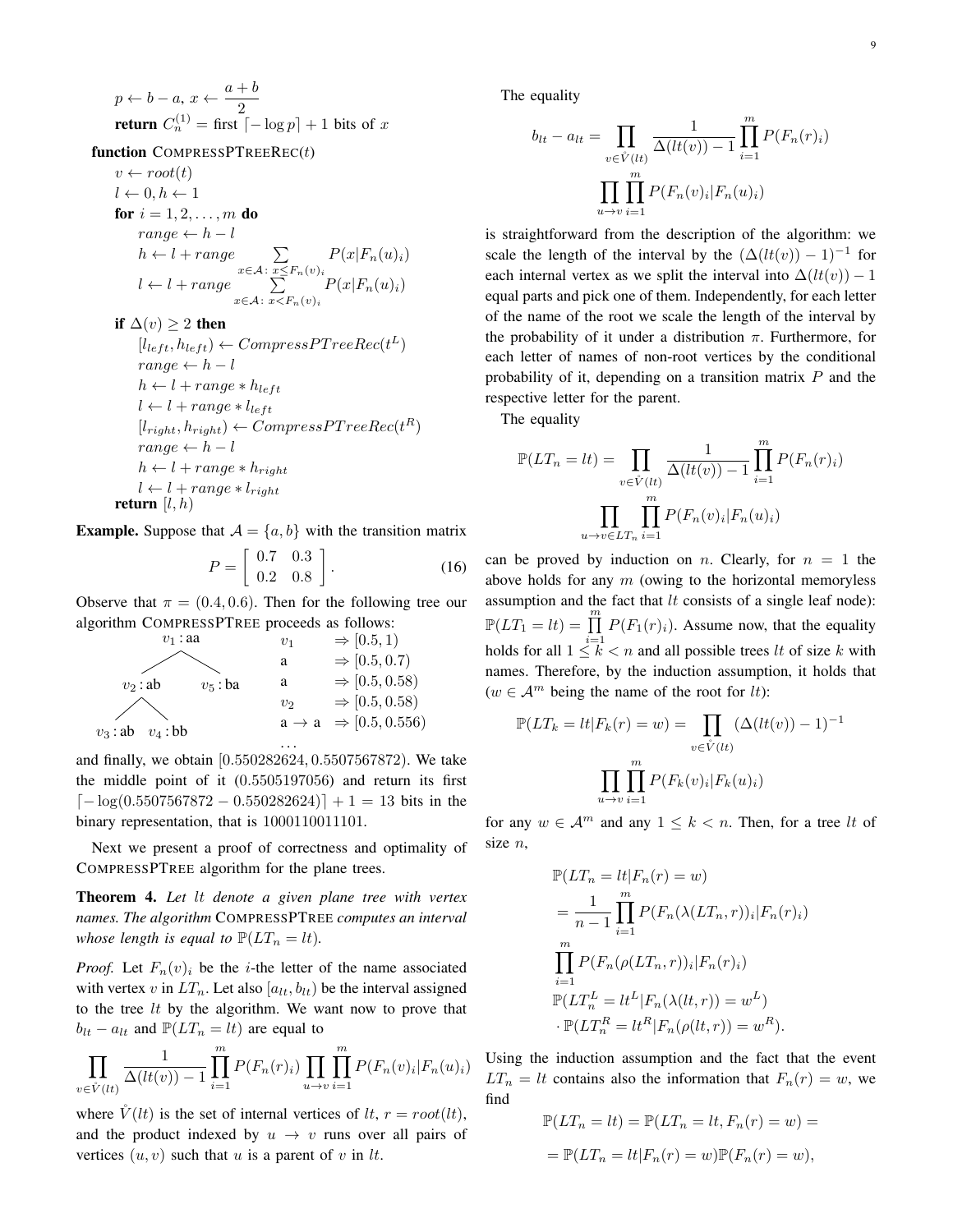as desired.

Clearly, if two given plane trees with names  $lt, lt' \in \mathcal{LT}_n$ are different, then their respective intervals do not overlap. Indeed, if two trees,  $lt$  and  $lt'$  are different, then they have different shapes as trees or a different letter in a name for some node. In either case, when the first difference occurs, we proceed into disjoint subintervals for *lt* and *lt′* . Further steps can only shrink both intervals – therefore the resulting intervals of both trees are also disjoint.

 $\Box$ 

 $\Box$ 

Therefore, as in the arithmetic coding (see [6]) if we take the first  $[−\log P(LT_n = lt)] + 1 = [−\log(b − a)] + 1$  bits of the middle of the interval  $[a, b)$  we find a codeword  $C_n^{(1)}$ , which, as a binary number, is guaranteed to be inside this interval.

**Theorem 5.** The average length of a codeword  $C_n^{(1)}$  of COMPRESSPTREE *is only within* 2 *bits from the entropy.*

*Proof.* From the analysis above, we know that:

$$
\mathbb{E}C_n^{(1)} = \sum_{lt \in \mathcal{LT}_n} \mathbb{P}(LT_n = lt)([-\log_2 \mathbb{P}(LT_n = lt)] + 1) <
$$
  

$$
\sum_{lt \in \mathcal{LT}_n} -\mathbb{P}(LT_n = lt) \log_2 \mathbb{P}(LT_n = lt) + 2 = H(LT_n) + 2
$$

which completes the proof.

Finally, we deal with the complexity of the algorithm. In fact, the complexity depends on the model of computation. If we assume that we can multiply two arbitrary numbers in  $O(1)$  time, then clearly the worst-case time complexity of the algorithm is  $O(n)$ . If not, we assume each number is represented by a pair (*num, den*). Clearly, if we have *n* leaves, then  $0 \leq num \leq den \leq n!$  so we can write *num* and *den* on  $O(n \log n)$  bits. Therefore, if we denote by  $A(n)$ and  $T(n)$ , respectively, the average-case and worst-case time complexity, then these satisfy

$$
A(n) = \frac{2}{(n-1)} \sum_{k=1}^{n-1} A(k) + O(n \log^2 n \log \log n)
$$
  

$$
T(n) \le \max_{k} [T(k) + T(n-k)] + O(n \log^2 n \log \log n),
$$

with a base case of  $A(1) = O(1)$  and  $T(1) = O(1)$ . Here, the  $O(n \log^2 n \log \log n)$  is a bound on the number of bit operations needed to multiply two *n* log *n*-bit numbers (see [28]. Solving these recurrences, we get that the worstcase complexity is  $T(n) = O(n^2 \log^2 n \log \log n)$ , while on average it is  $A(n) = O(n \log^3 n \log \log n)$  by Lemma 1.

# *B. Algorithms for non-plane trees*

For non-plane trees without vertex names, we present two algorithms: a suboptimal (in terms of expected code length) compression algorithm called COMPRESSNPTREE that runs in worst-case  $O(n)$  time, and an optimal algorithm OPTNPTREE

that runs in worst-case  $O(n^2)$  time (provided we can multiply two binary numbers in  $O(1)$  time).

# B1: *Suboptimal but Time-Efficient Algorithm* COMPRESS-NPTREE

As before, we first set the interval to [0*,* 1) and then traverse the vertices of the tree. However, now we visit always the smaller subtree (that is, the one with the smaller number of leaves) first (ties are broken arbitrarily).

At each step, if we visit an internal node *v*, we split the interval according to the probabilities of the sizes of the smaller subtree – that is, if the subtree rooted at  $v$  has  $k$  leaves and its smaller subtree has *l* leaves, then if *k* is even we split the interval into  $\frac{k}{2} - 1$  parts of length  $\frac{2}{k-1}$  and one interval of length  $\frac{1}{k-1}$ . Otherwise, *k* is odd, so we split the interval into  $\frac{k-1}{2}$  parts, all of equal length. For example, if  $k = 6$ , then the subintervals have lengths  $\frac{2}{5}$ ,  $\frac{2}{5}$  and  $\frac{1}{5}$  of the original interval. If  $k = 7$ , then the subintervals have length equal to  $\frac{2}{6}$  of the original interval. Finally, in both cases we pick *l*-th subinterval as the new interval. The pseudocode of algorithm is presented below:

#### function COMPRESSNPTREE(*sn*)

$$
[a, b) \leftarrow CompressNPTreeRec(s_n)
$$
  

$$
p \leftarrow b - a, x \leftarrow \frac{a+b}{2}
$$
  
return 
$$
C_n^{(2)} = \text{first } [-\log p] + 1 \text{ bits of } x
$$

function COMPRESSNPTREEREC(*s*)

$$
l \leftarrow 0, h \leftarrow 1
$$
\n
$$
\text{if } \Delta(s) \ge 2 \text{ then}
$$
\n
$$
\text{if } \Delta(s^L) \le \Delta(s^R) \text{ then}
$$
\n
$$
w_1 \leftarrow s^L, w_2 \leftarrow s^R
$$
\n
$$
\text{else}
$$
\n
$$
w_1 \leftarrow s^R, w_2 \leftarrow s^L
$$
\n
$$
[l_{left}, h_{left} \leftarrow CompressNPTreeRec(w_1)
$$
\n
$$
range \leftarrow h - l
$$
\n
$$
h \leftarrow l + range * h_{left}
$$
\n
$$
l \leftarrow l + range * l_{left}
$$
\n
$$
[l_{right}, h_{right} \leftarrow CompressNPTreeRec(w_2)
$$
\n
$$
range \leftarrow h - l
$$
\n
$$
h \leftarrow l + range * h_{right}
$$
\n
$$
l \leftarrow l + range * h_{right}
$$
\n
$$
l \leftarrow l + range * l_{right}
$$
\n
$$
l \leftarrow l + range * l_{right}
$$
\n
$$
\text{return } [l, h)
$$

Here, we abuse notation slightly: we assume that the non-plane tree *s<sup>n</sup>* is given as an arbitrary plane-oriented representative. Then  $s_n^L$  and  $s_n^R$  are defined with respect to this representative.

Next, we present a proof of correctness of the COMPRESS-NPTREE algorithm for the non-plane trees, together with the analysis of its performance. The algorithm does not match the entropy rate for non-plane trees, since for every vertex with two non isomorphic subtrees of equal sizes, it can visit either subtree first – resulting in different output intervals, so different codewords too. Clearly, such intervals are shorter than the length of the optimal interval (which would be equal to the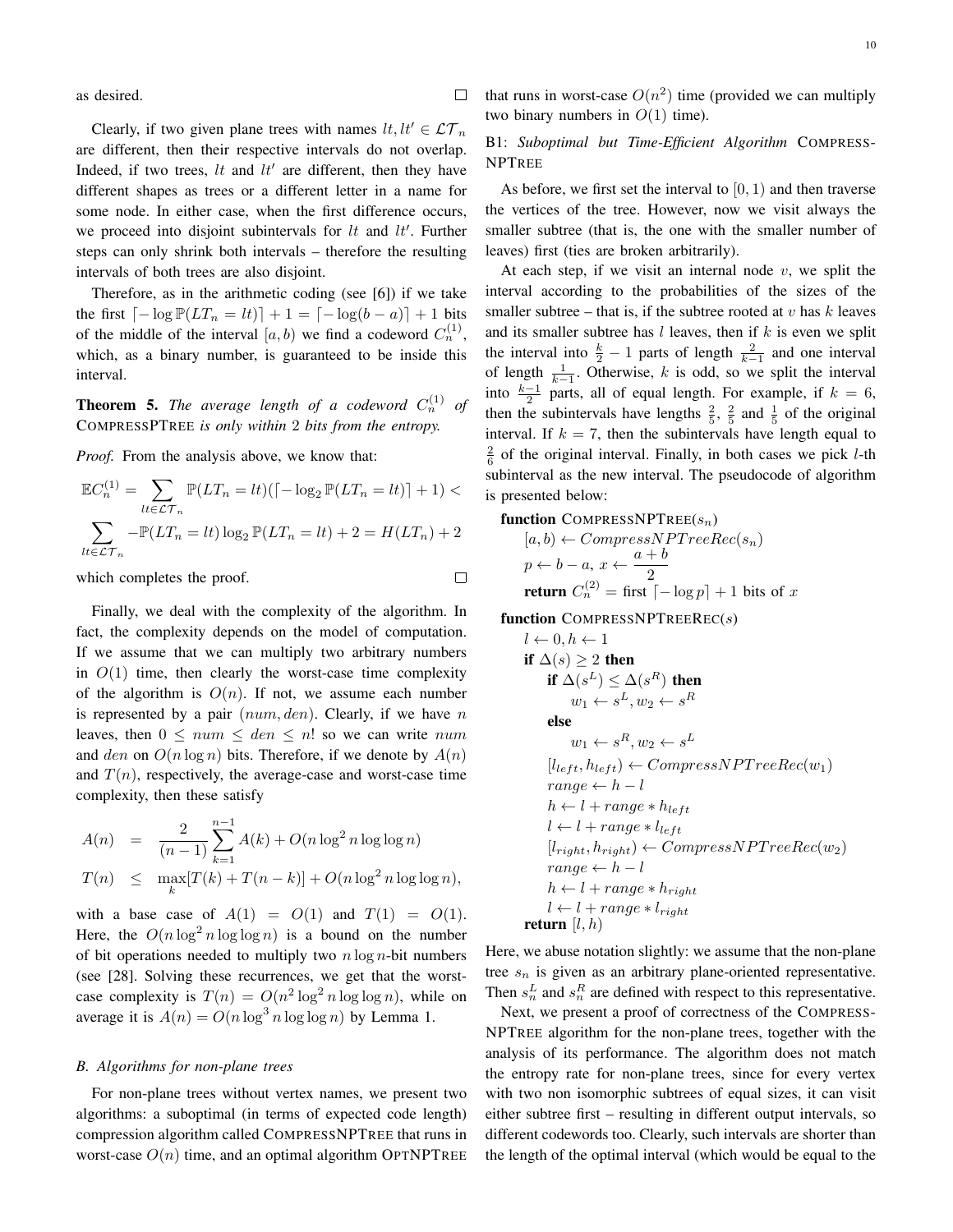sum of the lengths of all intervals that can be obtained using COMPRESSNPTREE, given a tree *s* as an input); therefore, the codeword will be longer. However, given  $EY_n$ , the expected redundancy rate is within  $1\%$  of the entropy rate as proved in Theorem 6 below.

**Lemma 2.** For a given non-plane tree *s* with exactly  $Y(s)$ *vertices with balanced but not isomorphic subtrees,* COM-PRESSNPTREE *computes an interval whose length is equal*  $to 2^{-Y(s)} \mathbb{P}(S_n = s).$ 

*Proof.* Let  $[a_s, b_s]$  be an interval returned by our algorithm, provided its input was *s*. Then, in fact we want to prove that  $b_s - a_s = 2^{-Y(s)} \mathbb{P}(S_n = s).$ 

Fix a plane tree *t ∼ s* corresponding to the order of the visited vertices of *s* so that for any vertex of *t*, its left subtree is visited before its right subtree. Let its interval (compressed using the algorithm for plane trees) be  $[a_t, b_t]$ .

Now, observe that  $b_s - a_s = 2^{X(s)}(b_t - a_t)$ , where  $X(s)$  is a number of vertices with unbalanced subtrees in *s*, because at each step, when we encounter such vertex, we scale the length of the interval twice as much for *t* when compared to *s*. When we encounter a vertex with balanced subtree, we scale both equally.

However, we already noted that all plane tree isomorphic to *s* have the same probabilities and there are  $||s|| = 2^{X(s) + Y(s)}$ many of them. Therefore (knowing that  $X(s) = X(t)$  and *Y*(*s*) = *Y*(*t*) for any  $t \sim s$ , we have

$$
\mathbb{P}(S_n = s) = |[s]|\mathbb{P}(T_n = t) = 2^{X(s) + Y(s)}\mathbb{P}(T_n = t)
$$
  
=  $2^{X(t) + Y(t)}(b_t - a_t) = 2^{Y(s)}(b_s - a_s),$ 

which completes the proof.

As before, if we use the arithmetic coding scheme on an interval generated from a tree *s*, we find a codeword  $C_n^{(2)}$ , which, as a binary number, is guaranteed to be inside this interval. Moreover, we know the following.

**Theorem 6.** The average length of a codeword  $C_n^{(2)}$  from *algorithm* COMPRESSNPTREE *does not exceed*  $1.013H(S_n)$ *, where H*(*Sn*) *is entropy estimated in Theorem 3.*

*Proof.* From Lemma 2, we know that

$$
\mathbb{E}C_n^{(2)} = \sum_{s \in S_n} \mathbb{P}(S_n = s) \left( \left[ -\log_2 \left( 2^{-Y(s)} \mathbb{P}(S_n = s) \right) \right] + 1 \right)
$$
  

$$
< \sum_{s \in S_n} \mathbb{P}(S_n = s) \left( -\log_2 \mathbb{P}(S_n = s) + Y(s) + 2 \right)
$$
  

$$
= H(S_n) + 2 + \sum_{s \in S_n} \mathbb{P}(S_n = s)Y(s)
$$
  

$$
= H(S_n) + 2 + \sum_{t \in \mathcal{T}_n} \mathbb{P}(T_n = s)Y(t) = H(S_n) + 2 + \mathbb{E}Y_n.
$$

When combined with the asymptotic behaviour of  $Y_n$  we find, using (13) and (14),

$$
\lim_{n \to \infty} \frac{\mathbb{E}Y_n}{n} = \lim_{n \to \infty} \frac{n - 1 - \mathbb{E}X_n - \mathbb{E}Z_n}{n} \le 0.014
$$

that leads to

 $\lim_{n\to\infty} \frac{\mathbb{E}C_n^{(2)}}{n}$ 

and

$$
\lim_{n \to \infty} \frac{\mathbb{E}C_n^{(2)}}{H(S_n)} \le 1 + \lim_{n \to \infty} \frac{\mathbb{E}Y_n}{H(S_n)} \le 1 + \frac{0.014}{1.109} \le 1.013
$$
  
s needed.

 $\frac{(S_n)}{n} + \frac{\mathbb{E}Y_n}{n}$ 

 $\frac{n}{n} \leq 1.124$ 

 $\frac{\sum_{n}^{(2)}(S_n)}{n} \leq \lim_{n \to \infty} \frac{H(S_n)}{n}$ 

as needed.

In passing, we should point out that the running time (both worst- and average-case) is of the same asymptotic order as that of COMPRESSPTREE, since the additional step of comparing the sizes of subtrees can be made to incur only an extra cost of  $O(n)$  arithmetic operations (comparisons of Θ(log *n*)-bit numbers).

#### B2: *Optimal algorithm for non-plane trees*

In this section we present an optimal compression algorithm for non-plane trees based on arithmetic encoding. In order to accomplish it we need to define a total order among nonplane trees and compute efficiently the probability distribution  $\mathbb{P}(S_n < s)$ , where  $\lt$  is the order to be defined. Recall again that *S* is the set of all non-plane trees and  $S_n$  is the set of all non-plane rooted trees on *n* leaves. Furthermore,  $\Delta(s)$  is the number of leaves of the non-plane tree *s*.

We start with the definition of our total ordering. In what follows, we will denote by subtrees $(s)$  the set of subtrees of the tree *s* rooted at the children of its root.

**Definition 1** (Total ordering on the set of non-plane trees). *The relation*  $\lt$  *on S is defined as follows:*  $s_1 \lt s_2$  *if and only if one of the following holds:*

•  $\Delta(s_1) < \Delta(s_2)$ ,

 $\Box$ 

- *or*  $\Delta(s_1)$  =  $\Delta(s_2)$  *and* min{subtrees( $s_1$ )} <  $\min\{\text{subtrees}(s_2)\},\}$
- *or*  $\Delta(s_1)$  =  $\Delta(s_2)$ , min{subtrees( $s_1$ )} =  $\min\{\text{subtrees}(s_2)\}$  *and*  $\max\{\text{subtrees}(s_1)\}$  <  $max\{subtrees(s_2)\}.$

Here, min and max are defined recursively in terms of the order relation.

**Theorem 7.** *The relation*  $\lt$  *is a total ordering on*  $\mathcal{S}$ *.* 

*Proof.* The reflexivity and anti-symmetry are straightforward since either  $s_1 < s_2$  or  $s_1 = s_2$  or  $s_1 > s_2$ .

To prove the transitivity, we assume that  $s_1 < s_2$  and  $s_2 <$ *s*<sub>3</sub>. Now, if  $\Delta(s_1) < \Delta(s_2)$  or  $\Delta(s_2) < \Delta(s_3)$ , then  $\Delta(s_1)$  <  $\Delta(s_3)$  (so  $s_1 < s_3$ ), as from the definition of  $\lt$  we know that  $\Delta(s_1) \leq \Delta(s_2) \leq \Delta(s_3).$ 

The only remaining possibility is that  $\Delta(s_1)$  =  $\Delta(s_2)$  =  $\Delta(s_3)$ . Then, we proceed similarly: if  $\min\{\text{subtrees}(s_1)\}\right\}$   $\leq \min\{\text{subtrees}(s_2)\}\$  or  $\min\{\text{subtrees}(s_2)\}\qquad \leq \qquad \min\{\text{subtrees}(s_3)\}\qquad \text{then}$  $\min\{\text{subtrees}(s_1)\}\leq\min\{\text{subtrees}(s_3)\}\$  (so  $s_1 \leq s_3$ )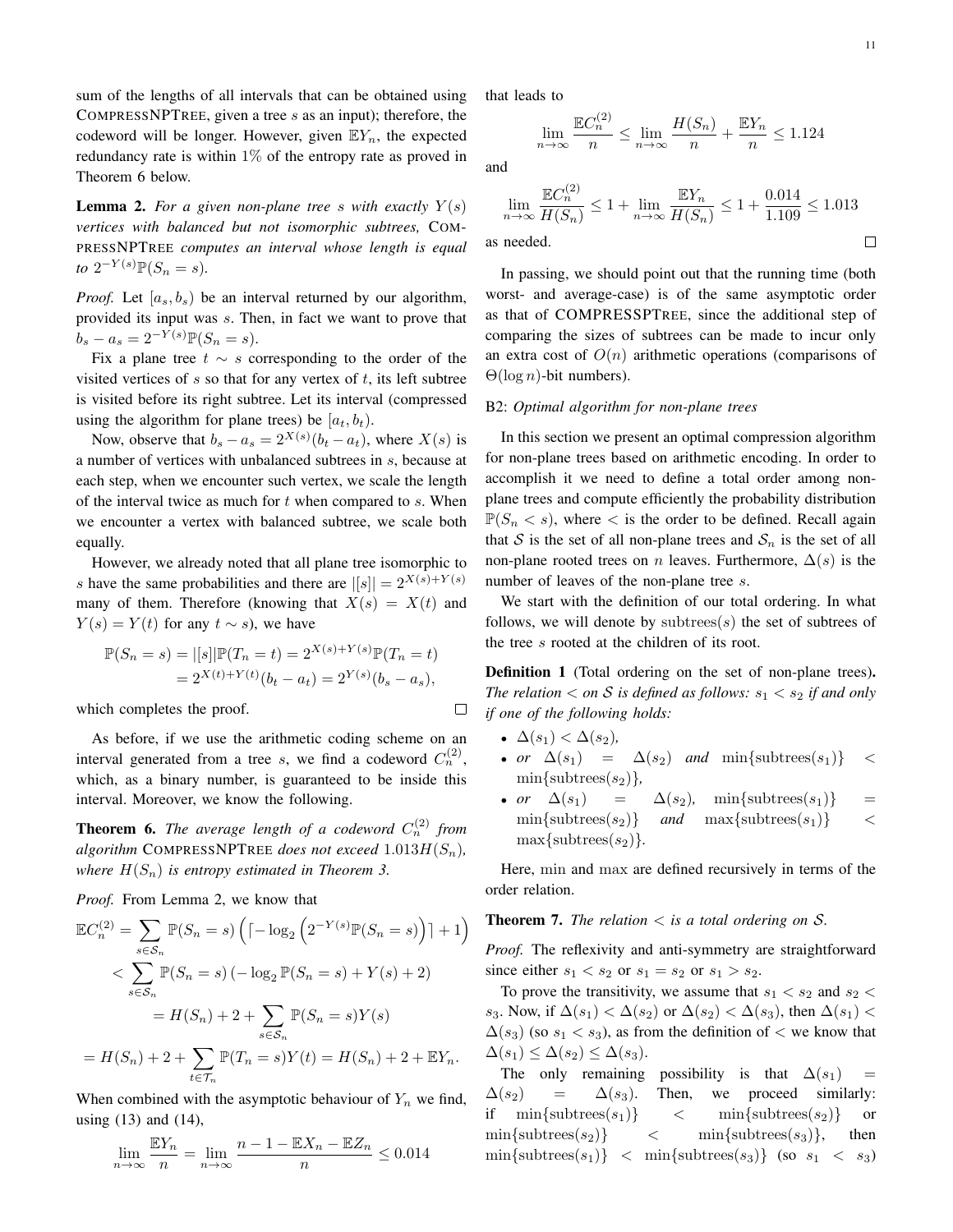since from the definition of  $\langle$  if  $\Delta(s_1) = \Delta(s_2) = \Delta(s_3)$ , then  $\min\{\text{subtrees}(s_1)\} \leq \min\{\text{subtrees}(s_2)\} \leq$  $min\{subtrees(s_3)\}.$ 

Therefore, the only missing case is when  $\Delta(s_1) = \Delta(s_2)$  =  $\Delta(s_3)$  and min{subtrees( $s_1$ )} = min{subtrees( $s_2$ )} =  $\min\{\text{subtrees}(s_3)\}\$ . Since we know that  $s_1 < s_2$  and  $s_2 \leq s_3$ , this implies that max{subtrees( $s_1$ )} <  $\max{\{\text{subtrees}(s_2)\}}$   $< \max{\{\text{subtrees}(s_3)\}}$  by induction, and this completes the proof.  $\Box$ 

In what follows, we denote by  $\text{less}(s)$ ,  $\text{gtr}(s)$  the minimum/maximum root subtree, respectively, of *s* under the ordering just introduced. Moreover, we let *T<sup>n</sup>* denote the (random) plane tree from which *S<sup>n</sup>* is generated, and we recall the notation  $T_n^L$  and  $T_n^R$  for the left and right subtrees of  $T_n$ .

The basic plan is to determine an efficient algorithm that, given a non-plane tree *s*, outputs  $\mathbb{P}(S_n < s)$  and  $\mathbb{P}(S_n = s)$ . This will allow us to construct an arithmetic coding scheme as follows: we associate to  $s$  the half-open interval  $[a, b)$ , whose left endpoint is given by  $P(S_n < s)$  and whose right endpoint is  $\mathbb{P}(S_n \leq s)$ . The length of this interval is clearly  $\mathbb{P}(S_n = s)$ , and, because of our total ordering on non-plane trees, for two trees  $s_1 < s_2$ , the right endpoint of  $s_1$  is less than or equal to the left endpoint of *s*2. That is, the two intervals do not overlap. Having this interval in hand, we take the midpoint and truncate its binary representation as usual. This will give a uniquely decodable code whose expected length is within 2 bits of the entropy  $H(S_n)$ .

Now we are in a position to derive the probabilities  $P(S_n =$ *s*) and  $\mathbb{P}(S_n < s)$ .

First, we derive an expression for  $\mathbb{P}(S_n = s)$ . In the case where *s* has two non-equal subtrees, we have

$$
\mathbb{P}(S_n = s) = \mathbb{P}(\text{less}(S_n) = \text{less}(s), \text{gtr}(S_n) = \text{gtr}(s))
$$

$$
= \mathbb{P}(T_n^L \sim \text{less}(s), T_n^R \sim \text{gtr}(s))
$$

$$
+ \mathbb{P}(T_n^L \sim \text{gtr}(s), T_n^R \sim \text{less}(s)) \tag{17}
$$

where we recall *∼* denotes isomorphism. To calculate the first term on the right-hand side, we condition on the number of leaves in the left subtree of  $T_n$  taking the correct value:

$$
\mathbb{P}(T_n^L \sim \text{less}(s), T_n^R \sim \text{gtr}(s))
$$
  
= 
$$
\mathbb{P}(\Delta(T_n^L) = \Delta(\text{less}(s)))
$$
  

$$
\cdot \mathbb{P}(T_n^L \sim \text{less}(s), T_n^R \sim \text{gtr}(s))|\Delta(T_n^L) = \Delta(\text{less}(s)))
$$
  
= 
$$
\frac{1}{(n-1)} \cdot \mathbb{P}(S_{\Delta(\text{less}(s))} = \text{less}(s)) \cdot \mathbb{P}(S_{\Delta(\text{gtr}(s))} = \text{gtr}(s)).
$$

Here, we have applied the conditional independence of the left and right subtrees of  $T<sub>n</sub>$  given the number of leaves in each. It turns out that the second term of (17) is equal to the first, so we get in this case

$$
\mathbb{P}(S_n = s)
$$
  
=  $\frac{2}{(n-1)} \cdot \mathbb{P}(S_{\Delta(\text{less}(s))} = \text{less}(s)) \cdot \mathbb{P}(S_{\Delta(\text{gtr}(s))} = \text{gtr}(s)).$ 

In the case where the two subtrees of *s* are identical, only a single term in (17) is present, and it evaluates to

$$
\mathbb{P}(S_n = s)
$$
  
=  $\frac{1}{n-1} \cdot \mathbb{P}(S_{\Delta(\text{less}(s))} = \text{less}(s)) \cdot \mathbb{P}(S_{\Delta(\text{str}(s))} = \text{gtr}(s))$   
=  $\frac{1}{n-1} \cdot \mathbb{P}^2(S_{\Delta(\text{less}(s))} = \text{less}(s)).$ 

Thus, in each case, we have derived a formula for  $\mathbb{P}(S_n =$ *s*) that may be recursively computed with  $O(n)$  arithmetic operations in the worst case.

It remains to derive an expression for  $P(S_n < s)$ . We again first consider the case where *s* has two non-identical subtrees. Following the definition of *<*, this event is equivalent to

$$
[\Delta(\text{less}(S_n)) < \Delta(\text{less}(s))]
$$
\n
$$
\cup \left[ [\Delta(\text{less}(S_n)) = \Delta(\text{less}(s))] \cap [\text{less}(S_n) < \text{less}(s)] \right]
$$
\n
$$
\cup \left[ [\Delta(\text{less}(S_n)) = \Delta(\text{less}(s))] \cap [\text{less}(S_n) = \text{less}(s)] \right]
$$
\n
$$
\cap [\text{gtr}(S_n) < \text{gtr}(s)] \right].
$$
\n(18)

The terms of this union are disjoint, so the total probability is the sum of the probabilities of the individual intersection events.

The first event is equivalent to the union of the disjoint events that the left subtree of  $T_n$  has  $\langle \Delta(\text{less}(s)) \rangle$  leaves or more than  $n - \Delta(\text{less}(s))$  leaves. The probability of this event is thus

$$
\mathbb{P}(\Delta(\text{less}(S_n)) < \Delta(\text{less}(s))) = 2 \cdot \frac{\Delta(\text{less}(s)) - 1}{n - 1}.
$$

The second and third events can be similarly written in terms of disjoint unions of events involving the left and right subtrees of  $T_n$ . This gives recursive formulas for their probabilities. Since the formulas are conceptually simple to derive but tedious to write out explicitly, we do not list them, but we mention that at most 4 recursive tree comparison calls are necessary to evaluate  $\mathbb{P}(S_n \leq s)$ : we need to know the probability that a tree of the appropriate size is  $\langle$  less(s),  $=$  less(s),  $\lt$  gtr(s), and  $=$  gtr(s).

Finally, we compute  $\mathbb{P}(S_n < s)$  in the case where the two subtrees of *s* are equal. This happens if

$$
\Delta(\text{less}(S_n)) < n/2
$$

or  $\Delta(\text{less}(S_n)) = n/2$  and either subtree of  $S_n$  is less than the tree *s ′* comprising the two subtrees of *s*.

The probability of the first event is

$$
\mathbb{P}(\Delta(\text{less}(S_n)) < n/2) \\
= \mathbb{P}(\Delta(T_n^L) < n/2) + \mathbb{P}(\Delta(T_n^L) > n/2) \\
= 1 - \frac{1}{n-1}.
$$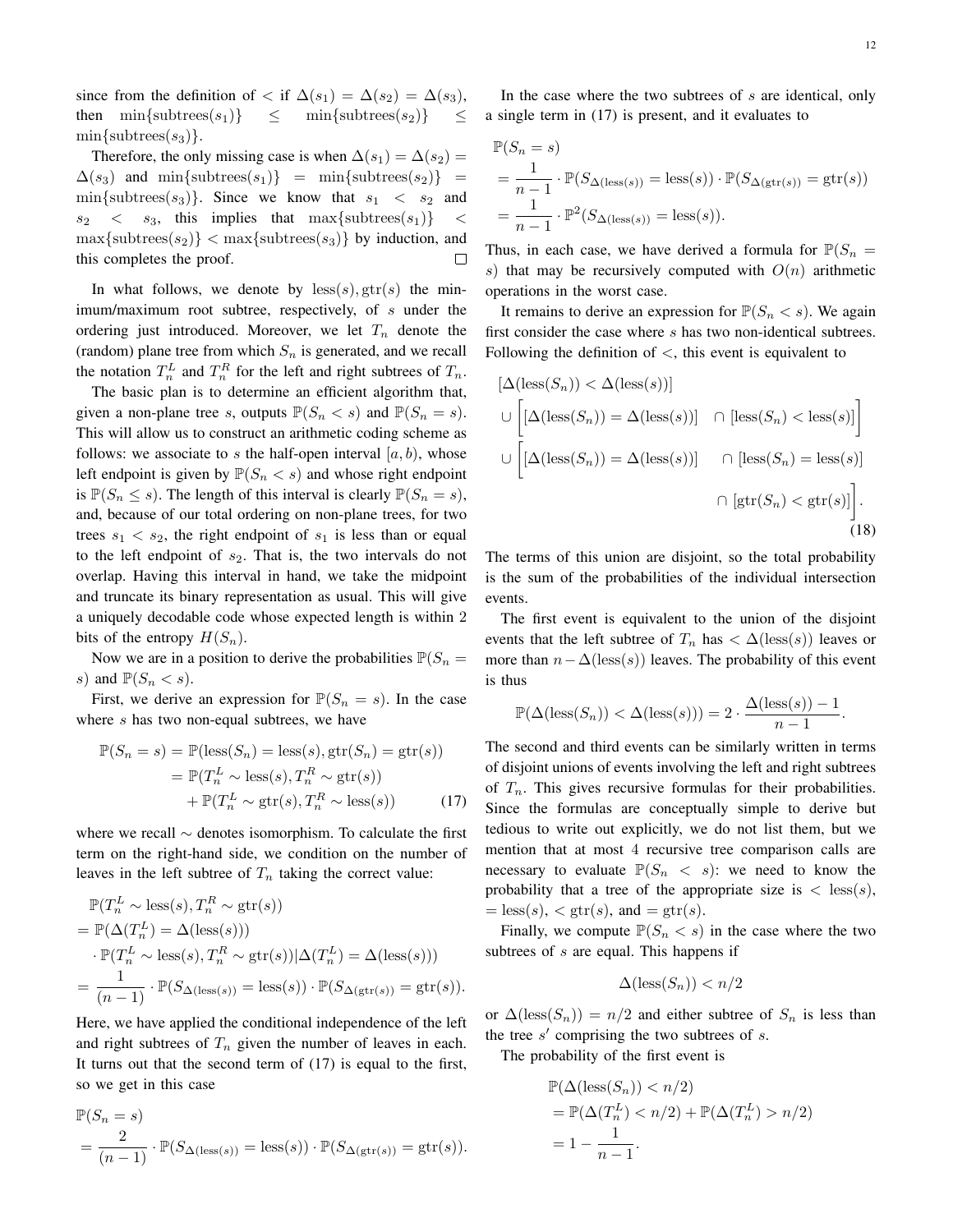The probability of the second event may be computed by conditioning: the probability that  $\Delta(\text{less}(S_n)) = \Delta(T_n^L) = n/2$  is  $\frac{1}{n-1}$ , and the probability, conditioned on this event, that either subtree of  $S_n$  is less than  $s'$  is

$$
\mathbb{P}(T_n^L < s' \cup T_n^R < s' | \Delta(T_n^L) = n/2) \n= 1 - \mathbb{P}(T_n^L \ge s' | \Delta(T_n^L) = n/2) \cdot \mathbb{P}(T_n^R \ge s' | \Delta(T_n^L) = n/2) \n= 1 - (1 - \mathbb{P}(S_{n/2} < s'))^2.
$$

where we have used the conditional independence of the two subtrees of  $T_n$  given their sizes.

Thus, the quantities  $\mathbb{P}(S_n \leq s)$  and  $\mathbb{P}(S_n = s)$  may be recursively computed. Importantly, all of the involved probabilities are rational numbers, and arithmetic operations are only performed on integers with value at most  $O(2^{n^2})$ , so that the interval corresponding to *s* in our arithmetic coding scheme is exactly computable in polynomial time.

With these results in hand, the aforementioned arithmetic coding scheme, in which the interval corresponding to a tree  $s \in S_n$  is  $[\mathbb{P}(S_n \leq s), \mathbb{P}(S_n \leq s))$ , which we call OPT-NPTREE, yields the following optimal compression result:

Theorem 8. *The expected code length of the algorithm* OPT-NPTREE *is at most*  $H(S_n) + 2$  *bits.* 

Finally, we analyze the running time of the natural recursive algorithm for computing the left and right endpoints of the interval for *s*. We note that, to use the recursive formulas for the probabilities, we need to know  $\text{less}(s)$ . To facilitate this, we can first construct a *canonical representative* plane tree *t* isomorphic to *s*, in which for each internal node of *t*, the left subtree is less than or equal to the right one. Note that the left and right subtrees of *t* are then canonical representations of less(*s*) and gtr(*s*), respectively. To construct such a tree from an arbitrary plane representative of  $s \in S_n$  can be done recursively, as the following algorithm shows:

function CANONIZE (*tn*) *▷* Base case if  $n \leq 2$  then return  $t_n$ *▷* Recursive case CANONIZE  $(t_n^L)$ CANONIZE  $(t_n^R)$ if  $t_n^L > t_n^R$  then swap  $t_n^L$ ,  $t_n^R$ <br>**return**  $t_n$ 

When testing whether or not  $t_n^L > t_n^R$ , we can take advantage of the fact that both subtrees have already been canonized. This saves some time in determining which subtree of each subtree is the lesser one. Nonetheless, the number of comparisons needed to compare two trees is  $O(n)$  in the worst case.

To analyze the CANONIZE algorithm, denote by  $C(n)$  the number of integer comparisons used by the algorithm on a given tree *t*. It satisfies the recurrence

$$
C(n) = C(\Delta(t^L)) + C(\Delta(t^R)) + O(n),
$$

with a base case of  $C(1) = O(1)$ . The solution of this recurrence is  $O(n^2)$  in the worst case, but on average is  $O(n \log n)$ .

Having a canonical representative of *s* in hand, calculating the left and right endpoints of the corresponding interval takes Θ(1) arithmetic operations at each recursive step (and, thanks to the canonical representation, deciding which subtree is the lesser one takes  $\Theta(1)$  time), plus  $O(n)$  operations to evaluate the probability  $\mathbb{P}(S_{\Delta(\text{less}(s))} = \text{less}(s))$ . Thus, if we denote by  $T(n)$  the number of arithmetic and tree comparison operations to determine the left and right endpoints of the interval for a canonical representation *t* with *n* leaves, we have

$$
T(n) \le T(\Delta(t^L)) + T(\Delta(t^R)) + O(n),
$$

with a base case of  $T(1) = O(1)$ . Solving this, we find that, in the worst case,  $T(n) = O(n^2)$ . Thus, in total, the number of arithmetic and tree comparison operations, including the construction of the canonical representation, is at most  $\Theta(n^2)$ in the worst case.

Now we refine the analysis by taking into account the time taken by the arithmetic operations. In the calculation of each interval endpoint, we must keep track of an integer numerator and denominator. In each step, the numerator and denominator are both at most  $\Theta(2^{n^2})$ , so each may be represented exactly with  $\Theta(n^2)$  bits. Each arithmetic operation between two such numbers takes at most  $O(n^2 \log n \log \log n)$  bit operations (since multiplying two *N*-digit numbers takes at most  $O(N \log N \log \log N)$  operations). Furthermore, taking into account the lengths of the involved integers, the algorithm for computing  $\mathbb{P}(S_{\Delta(s')} = s')$  takes time  $O(n^2 \log^2 n \log \log n)$ (since  $\Delta(s') < n$ , and an easy inductive proof shows that the lengths of the integers required for the calculation never exceed  $O(n!)$ . Then the recurrence for the running time  $T(n)$ becomes

$$
T(n) = T(\Delta(t^{L})) + T(\Delta(t^{R})) + O(n^{2} \log^{2} n \log \log n),
$$

again with a base case of  $T(1) = O(1)$ . Solving this, we get that

$$
T(n) = O(n^3 \log^2 n \log \log n).
$$

Since this is asymptotically larger than the time taken to construct the canonical representation, the worst-case total running time is  $O(n^3 \log^2 n \log \log n)$ . The average-case running time can similarly be shown to be  $O(n^2 \log^2 n \log \log n)$ .

#### V. CONCLUSION

In this paper we first studied binary plane trees with correlated names and its entropy – which gives the fundamental lower bound on the compression rate – and finally designed an algorithm achieving this bound within an additive constant number of bits in expectation. We also derived the more challenging entropy for non-plane trees and designed